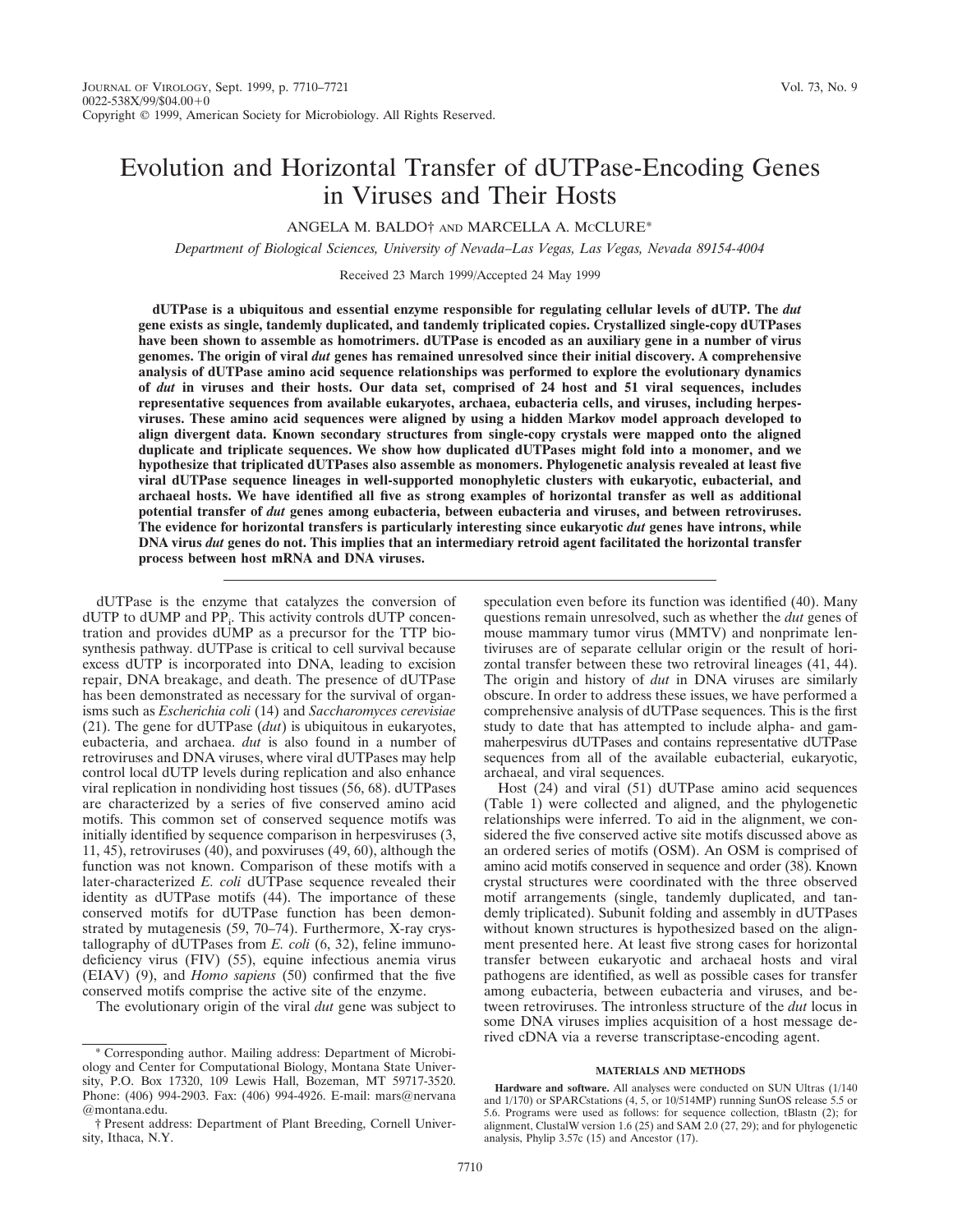| Eukaryotes<br>$MMUS1d$ HSAP, RNOR<br>3 (mammals)<br><b>DNA</b><br>ND<br>А<br>$\mathbf C$<br>1 (invertebrate [3])<br>$CELEA/M/C^e$<br><b>DNA</b><br>ND<br>$\mathbf{A}$<br>ND<br><b>LESC</b><br><b>DNA</b><br>$1$ (plant)<br><b>SCER, CALB</b><br>2 (unicellular)<br><b>DNA</b><br>Variable<br>A<br>Eukaryotic viruses<br>11 (nonprimate lentiviruses)<br>1FIV, OVLV, FIVZ, MLIK, FISD, CAEV, FIPT,<br><b>RNA</b><br>A<br>gag, dut, protease (40)<br>VISN, FIPL, EIAV, PLPP<br>(Fig. 2)<br>12 (MMTV-related retroviruses)<br>MMTV, HER1, MMTC, HER2, SARV, SHIA,<br>A<br><b>RNA</b><br>RH, dut, IN (40) (Fig. 2)<br>SIV2, CHIA, MPMV, MIAP, JSRV, SMRV<br>6 (alphaherpesvirus [12])<br>HH1A/C, BH1A/C, EH1A/C, EH4A/C, SH1A/C,<br>B<br><b>DNA</b><br>RDPRI, dut, primase (24)<br>HH3A/C<br>(Fig. 2)<br>HH4A/C, HH8A/C, AH1A/C, EH2A/C, MHUA/C,<br>RDPRI, primase, dut <sup>d</sup><br>6 (gammaherpesvirus [12])<br>B<br><b>DNA</b><br>SH <sub>2</sub> A/C<br>(Fig. 2)<br><b>IHER</b><br>ORF48, dut, ORF50 (10)<br>2 (unclassified [fish] herpesviruses)<br><b>DNA</b><br>A<br><b>SHER</b><br>A<br><b>DNA</b><br>ORF48, dut, ORF57/58<br>(10)<br>Variable (37) (Fig. 2)<br>6 (poxviruses)<br>VACW, CPOX, VACL, SPOX, VARI, ORFV<br><b>DNA</b><br>A<br>1 (baculovirus)<br><b>DNA</b><br>Conotoxin, dut, RnRLS<br><b>ONPH</b><br>A<br>1 (African swine fever virus)<br><b>ASFV</b><br>$\mathbf{A}$<br><b>DNA</b><br>ORF J18L, dut, ORF K2R<br><b>DNA</b><br>1 (adenovirus)<br><b>AVAD</b><br>$\mathbf{A}$<br>ORF15, dut (75)<br>1 (phycodnavirus)<br><b>PBCV</b><br><b>DNA</b><br>a548L, dut, a553L (34)<br>A<br>Eubacteria<br>7 (proteobacteria)<br>A<br><b>DNA</b><br>Variable <sup><math>g</math></sup> (Fig. 2)<br><b>BJAP</b><br>Alpha<br>Beta<br><b>NGON</b><br>Gamma<br>ECOL, HINF, PAER, CBUR<br>Epsilon<br><b>HPYL</b><br>6 (firmicutes)<br>$\boldsymbol{A}$<br><b>DNA</b><br>Variable<br>Clostridium group<br>CDIF, CACE, BSUB, MLEP<br>Actinomycetes<br>MTUB, SCOE<br>1 (Chlamydiales)<br><b>CTRA</b><br><b>DNA</b><br>$accD, \, \text{d}ut, \, \text{pts}N$<br>A<br>HIMP, h' dut, pnp<br><b>TPAL</b><br><b>DNA</b><br>1 (Spirochaetales)<br>$\boldsymbol{A}$<br>Eubacterial viruses (bacteriophage),<br>3 (siphoviruses)<br>BPRT, BPT5, BPSP<br><b>DNA</b><br>A<br>Variable $(28, 69)$<br>Archaea, 2 (archaea)<br><b>DNA</b><br>Variable<br>DAMB, MJAN<br>A<br><b>ND</b><br>Archaeal virus, 1 (bacillovirus)<br><b>SIRV</b><br><b>DNA</b><br>А | Type and no. of sequences $(\text{taxon})^b$ | Code(s) |  | Genome<br>type | Location <sup><math>c</math></sup> (reference) |  |  |
|-------------------------------------------------------------------------------------------------------------------------------------------------------------------------------------------------------------------------------------------------------------------------------------------------------------------------------------------------------------------------------------------------------------------------------------------------------------------------------------------------------------------------------------------------------------------------------------------------------------------------------------------------------------------------------------------------------------------------------------------------------------------------------------------------------------------------------------------------------------------------------------------------------------------------------------------------------------------------------------------------------------------------------------------------------------------------------------------------------------------------------------------------------------------------------------------------------------------------------------------------------------------------------------------------------------------------------------------------------------------------------------------------------------------------------------------------------------------------------------------------------------------------------------------------------------------------------------------------------------------------------------------------------------------------------------------------------------------------------------------------------------------------------------------------------------------------------------------------------------------------------------------------------------------------------------------------------------------------------------------------------------------------------------------------------------------------------------------------------------------------------------------------------------------------------------------------------------------------------------------------------------------------------------------------------------------------------------------------------------------------------------------------------------------------------------------------------|----------------------------------------------|---------|--|----------------|------------------------------------------------|--|--|
|                                                                                                                                                                                                                                                                                                                                                                                                                                                                                                                                                                                                                                                                                                                                                                                                                                                                                                                                                                                                                                                                                                                                                                                                                                                                                                                                                                                                                                                                                                                                                                                                                                                                                                                                                                                                                                                                                                                                                                                                                                                                                                                                                                                                                                                                                                                                                                                                                                                       |                                              |         |  |                |                                                |  |  |
|                                                                                                                                                                                                                                                                                                                                                                                                                                                                                                                                                                                                                                                                                                                                                                                                                                                                                                                                                                                                                                                                                                                                                                                                                                                                                                                                                                                                                                                                                                                                                                                                                                                                                                                                                                                                                                                                                                                                                                                                                                                                                                                                                                                                                                                                                                                                                                                                                                                       |                                              |         |  |                |                                                |  |  |
|                                                                                                                                                                                                                                                                                                                                                                                                                                                                                                                                                                                                                                                                                                                                                                                                                                                                                                                                                                                                                                                                                                                                                                                                                                                                                                                                                                                                                                                                                                                                                                                                                                                                                                                                                                                                                                                                                                                                                                                                                                                                                                                                                                                                                                                                                                                                                                                                                                                       |                                              |         |  |                |                                                |  |  |
|                                                                                                                                                                                                                                                                                                                                                                                                                                                                                                                                                                                                                                                                                                                                                                                                                                                                                                                                                                                                                                                                                                                                                                                                                                                                                                                                                                                                                                                                                                                                                                                                                                                                                                                                                                                                                                                                                                                                                                                                                                                                                                                                                                                                                                                                                                                                                                                                                                                       |                                              |         |  |                |                                                |  |  |
|                                                                                                                                                                                                                                                                                                                                                                                                                                                                                                                                                                                                                                                                                                                                                                                                                                                                                                                                                                                                                                                                                                                                                                                                                                                                                                                                                                                                                                                                                                                                                                                                                                                                                                                                                                                                                                                                                                                                                                                                                                                                                                                                                                                                                                                                                                                                                                                                                                                       |                                              |         |  |                |                                                |  |  |
|                                                                                                                                                                                                                                                                                                                                                                                                                                                                                                                                                                                                                                                                                                                                                                                                                                                                                                                                                                                                                                                                                                                                                                                                                                                                                                                                                                                                                                                                                                                                                                                                                                                                                                                                                                                                                                                                                                                                                                                                                                                                                                                                                                                                                                                                                                                                                                                                                                                       |                                              |         |  |                |                                                |  |  |
|                                                                                                                                                                                                                                                                                                                                                                                                                                                                                                                                                                                                                                                                                                                                                                                                                                                                                                                                                                                                                                                                                                                                                                                                                                                                                                                                                                                                                                                                                                                                                                                                                                                                                                                                                                                                                                                                                                                                                                                                                                                                                                                                                                                                                                                                                                                                                                                                                                                       |                                              |         |  |                |                                                |  |  |
|                                                                                                                                                                                                                                                                                                                                                                                                                                                                                                                                                                                                                                                                                                                                                                                                                                                                                                                                                                                                                                                                                                                                                                                                                                                                                                                                                                                                                                                                                                                                                                                                                                                                                                                                                                                                                                                                                                                                                                                                                                                                                                                                                                                                                                                                                                                                                                                                                                                       |                                              |         |  |                |                                                |  |  |
|                                                                                                                                                                                                                                                                                                                                                                                                                                                                                                                                                                                                                                                                                                                                                                                                                                                                                                                                                                                                                                                                                                                                                                                                                                                                                                                                                                                                                                                                                                                                                                                                                                                                                                                                                                                                                                                                                                                                                                                                                                                                                                                                                                                                                                                                                                                                                                                                                                                       |                                              |         |  |                |                                                |  |  |
|                                                                                                                                                                                                                                                                                                                                                                                                                                                                                                                                                                                                                                                                                                                                                                                                                                                                                                                                                                                                                                                                                                                                                                                                                                                                                                                                                                                                                                                                                                                                                                                                                                                                                                                                                                                                                                                                                                                                                                                                                                                                                                                                                                                                                                                                                                                                                                                                                                                       |                                              |         |  |                |                                                |  |  |
|                                                                                                                                                                                                                                                                                                                                                                                                                                                                                                                                                                                                                                                                                                                                                                                                                                                                                                                                                                                                                                                                                                                                                                                                                                                                                                                                                                                                                                                                                                                                                                                                                                                                                                                                                                                                                                                                                                                                                                                                                                                                                                                                                                                                                                                                                                                                                                                                                                                       |                                              |         |  |                |                                                |  |  |
|                                                                                                                                                                                                                                                                                                                                                                                                                                                                                                                                                                                                                                                                                                                                                                                                                                                                                                                                                                                                                                                                                                                                                                                                                                                                                                                                                                                                                                                                                                                                                                                                                                                                                                                                                                                                                                                                                                                                                                                                                                                                                                                                                                                                                                                                                                                                                                                                                                                       |                                              |         |  |                |                                                |  |  |
|                                                                                                                                                                                                                                                                                                                                                                                                                                                                                                                                                                                                                                                                                                                                                                                                                                                                                                                                                                                                                                                                                                                                                                                                                                                                                                                                                                                                                                                                                                                                                                                                                                                                                                                                                                                                                                                                                                                                                                                                                                                                                                                                                                                                                                                                                                                                                                                                                                                       |                                              |         |  |                |                                                |  |  |
|                                                                                                                                                                                                                                                                                                                                                                                                                                                                                                                                                                                                                                                                                                                                                                                                                                                                                                                                                                                                                                                                                                                                                                                                                                                                                                                                                                                                                                                                                                                                                                                                                                                                                                                                                                                                                                                                                                                                                                                                                                                                                                                                                                                                                                                                                                                                                                                                                                                       |                                              |         |  |                |                                                |  |  |
|                                                                                                                                                                                                                                                                                                                                                                                                                                                                                                                                                                                                                                                                                                                                                                                                                                                                                                                                                                                                                                                                                                                                                                                                                                                                                                                                                                                                                                                                                                                                                                                                                                                                                                                                                                                                                                                                                                                                                                                                                                                                                                                                                                                                                                                                                                                                                                                                                                                       |                                              |         |  |                |                                                |  |  |
|                                                                                                                                                                                                                                                                                                                                                                                                                                                                                                                                                                                                                                                                                                                                                                                                                                                                                                                                                                                                                                                                                                                                                                                                                                                                                                                                                                                                                                                                                                                                                                                                                                                                                                                                                                                                                                                                                                                                                                                                                                                                                                                                                                                                                                                                                                                                                                                                                                                       |                                              |         |  |                |                                                |  |  |
|                                                                                                                                                                                                                                                                                                                                                                                                                                                                                                                                                                                                                                                                                                                                                                                                                                                                                                                                                                                                                                                                                                                                                                                                                                                                                                                                                                                                                                                                                                                                                                                                                                                                                                                                                                                                                                                                                                                                                                                                                                                                                                                                                                                                                                                                                                                                                                                                                                                       |                                              |         |  |                |                                                |  |  |
|                                                                                                                                                                                                                                                                                                                                                                                                                                                                                                                                                                                                                                                                                                                                                                                                                                                                                                                                                                                                                                                                                                                                                                                                                                                                                                                                                                                                                                                                                                                                                                                                                                                                                                                                                                                                                                                                                                                                                                                                                                                                                                                                                                                                                                                                                                                                                                                                                                                       |                                              |         |  |                |                                                |  |  |
|                                                                                                                                                                                                                                                                                                                                                                                                                                                                                                                                                                                                                                                                                                                                                                                                                                                                                                                                                                                                                                                                                                                                                                                                                                                                                                                                                                                                                                                                                                                                                                                                                                                                                                                                                                                                                                                                                                                                                                                                                                                                                                                                                                                                                                                                                                                                                                                                                                                       |                                              |         |  |                |                                                |  |  |
|                                                                                                                                                                                                                                                                                                                                                                                                                                                                                                                                                                                                                                                                                                                                                                                                                                                                                                                                                                                                                                                                                                                                                                                                                                                                                                                                                                                                                                                                                                                                                                                                                                                                                                                                                                                                                                                                                                                                                                                                                                                                                                                                                                                                                                                                                                                                                                                                                                                       |                                              |         |  |                |                                                |  |  |
|                                                                                                                                                                                                                                                                                                                                                                                                                                                                                                                                                                                                                                                                                                                                                                                                                                                                                                                                                                                                                                                                                                                                                                                                                                                                                                                                                                                                                                                                                                                                                                                                                                                                                                                                                                                                                                                                                                                                                                                                                                                                                                                                                                                                                                                                                                                                                                                                                                                       |                                              |         |  |                |                                                |  |  |
|                                                                                                                                                                                                                                                                                                                                                                                                                                                                                                                                                                                                                                                                                                                                                                                                                                                                                                                                                                                                                                                                                                                                                                                                                                                                                                                                                                                                                                                                                                                                                                                                                                                                                                                                                                                                                                                                                                                                                                                                                                                                                                                                                                                                                                                                                                                                                                                                                                                       |                                              |         |  |                |                                                |  |  |
|                                                                                                                                                                                                                                                                                                                                                                                                                                                                                                                                                                                                                                                                                                                                                                                                                                                                                                                                                                                                                                                                                                                                                                                                                                                                                                                                                                                                                                                                                                                                                                                                                                                                                                                                                                                                                                                                                                                                                                                                                                                                                                                                                                                                                                                                                                                                                                                                                                                       |                                              |         |  |                |                                                |  |  |
|                                                                                                                                                                                                                                                                                                                                                                                                                                                                                                                                                                                                                                                                                                                                                                                                                                                                                                                                                                                                                                                                                                                                                                                                                                                                                                                                                                                                                                                                                                                                                                                                                                                                                                                                                                                                                                                                                                                                                                                                                                                                                                                                                                                                                                                                                                                                                                                                                                                       |                                              |         |  |                |                                                |  |  |
|                                                                                                                                                                                                                                                                                                                                                                                                                                                                                                                                                                                                                                                                                                                                                                                                                                                                                                                                                                                                                                                                                                                                                                                                                                                                                                                                                                                                                                                                                                                                                                                                                                                                                                                                                                                                                                                                                                                                                                                                                                                                                                                                                                                                                                                                                                                                                                                                                                                       |                                              |         |  |                |                                                |  |  |
|                                                                                                                                                                                                                                                                                                                                                                                                                                                                                                                                                                                                                                                                                                                                                                                                                                                                                                                                                                                                                                                                                                                                                                                                                                                                                                                                                                                                                                                                                                                                                                                                                                                                                                                                                                                                                                                                                                                                                                                                                                                                                                                                                                                                                                                                                                                                                                                                                                                       |                                              |         |  |                |                                                |  |  |
|                                                                                                                                                                                                                                                                                                                                                                                                                                                                                                                                                                                                                                                                                                                                                                                                                                                                                                                                                                                                                                                                                                                                                                                                                                                                                                                                                                                                                                                                                                                                                                                                                                                                                                                                                                                                                                                                                                                                                                                                                                                                                                                                                                                                                                                                                                                                                                                                                                                       |                                              |         |  |                |                                                |  |  |
|                                                                                                                                                                                                                                                                                                                                                                                                                                                                                                                                                                                                                                                                                                                                                                                                                                                                                                                                                                                                                                                                                                                                                                                                                                                                                                                                                                                                                                                                                                                                                                                                                                                                                                                                                                                                                                                                                                                                                                                                                                                                                                                                                                                                                                                                                                                                                                                                                                                       |                                              |         |  |                |                                                |  |  |
|                                                                                                                                                                                                                                                                                                                                                                                                                                                                                                                                                                                                                                                                                                                                                                                                                                                                                                                                                                                                                                                                                                                                                                                                                                                                                                                                                                                                                                                                                                                                                                                                                                                                                                                                                                                                                                                                                                                                                                                                                                                                                                                                                                                                                                                                                                                                                                                                                                                       |                                              |         |  |                |                                                |  |  |
|                                                                                                                                                                                                                                                                                                                                                                                                                                                                                                                                                                                                                                                                                                                                                                                                                                                                                                                                                                                                                                                                                                                                                                                                                                                                                                                                                                                                                                                                                                                                                                                                                                                                                                                                                                                                                                                                                                                                                                                                                                                                                                                                                                                                                                                                                                                                                                                                                                                       |                                              |         |  |                |                                                |  |  |
|                                                                                                                                                                                                                                                                                                                                                                                                                                                                                                                                                                                                                                                                                                                                                                                                                                                                                                                                                                                                                                                                                                                                                                                                                                                                                                                                                                                                                                                                                                                                                                                                                                                                                                                                                                                                                                                                                                                                                                                                                                                                                                                                                                                                                                                                                                                                                                                                                                                       |                                              |         |  |                |                                                |  |  |
|                                                                                                                                                                                                                                                                                                                                                                                                                                                                                                                                                                                                                                                                                                                                                                                                                                                                                                                                                                                                                                                                                                                                                                                                                                                                                                                                                                                                                                                                                                                                                                                                                                                                                                                                                                                                                                                                                                                                                                                                                                                                                                                                                                                                                                                                                                                                                                                                                                                       |                                              |         |  |                |                                                |  |  |

| TABLE 1. Number and distribution of sequences used <sup>a</sup> |  |
|-----------------------------------------------------------------|--|
|-----------------------------------------------------------------|--|

*a* Sequence codes are defined in the Appendix. For specific motif arrangements (A, B, and C), see Fig. 1. *b* The number of duplicated and triplicated copies of *dut* in a taxon are indicated in brackets.

<sup>c</sup> Genome locations are designated as "variable" in a group of taxa if the genes adjacent to *dut* are different. ND, not determined.<br>
<sup>d</sup> Sequence determined by alignment of six *M. musculus* cDNA contigs available in G

*<sup>g</sup> P. aeruginosa* upstream and downstream sequences were conceptually translated, and homologs were identified by using tBLASTn. *<sup>h</sup>* HIMP, hypothetical integral membrane protein.

**Sequence collection.** All of the dUTPase protein sequences in this study were acquired from the GenBank sequence database or from other public online genome databases (63-66). The National Center for Biotechnology's tBLASTn program was implemented with the PAM 250 matrix (12) as a search method to identify amino acid sequences with similarity to known dUTPases. Duplicated and triplicated dUTPases were analyzed as two and three separate sequences, respectively.

**Pairwise alignment and clustering.** An in-house program was used for preliminary alignment of the collected sequences and to calculate approximate pairwise distances by using the Needleman-Wunsch algorithm (51) with a Dayhoff matrix (12). Another in-house program was used to cluster sequences hierarchically according to pairwise distance values. The hierarchical clustering identified five sequence subclasses, within which all sequences are at least 60% identical. We have developed a hidden Markov model (HMM) strategy for subclass alignment that incorporates the groupings of similar sequences (42).

**Application of HMMs to sequence alignment.** An HMM is a stochastic production model representing the sequences used in a training set. In its simplest form a model is initialized a priori for: (i) the transition into a match, deletion, or insertion state and (ii) the occurrence of a given amino acid in a match or insert state. Each node in the model, comprised of these probabilities, represents a column in the alignment. By using the initial model and all training sequences, all possible paths for each sequence through the model are evaluated to obtain new estimates of the parameters that will increase the likelihood of the model. This process is repeated until the model converges. Surgery is performed to add or delete nodes in the model to improve this likelihood. A multiple alignment is generated by computing the negative logarithm of the probability of the single most likely path through the model for a particular sequence, given all the possible paths generated by the training sequences. Sequences are aligned to the model in this way, rather than to one another. The SAM modeling software conveniently provides an automated method for accomplishing these steps.

**Construction of initial subclass HMMs.** In the SAM package the designation of special node types within the model is allowed. The special nodes are immune to model surgery. Two types of special nodes are used in the studies presented here to constrain the OSM within a model. Type A nodes are invariant and cannot undergo further training. Type K nodes undergo transition training but not match or insert training. The core amino acid residues of a motif are assigned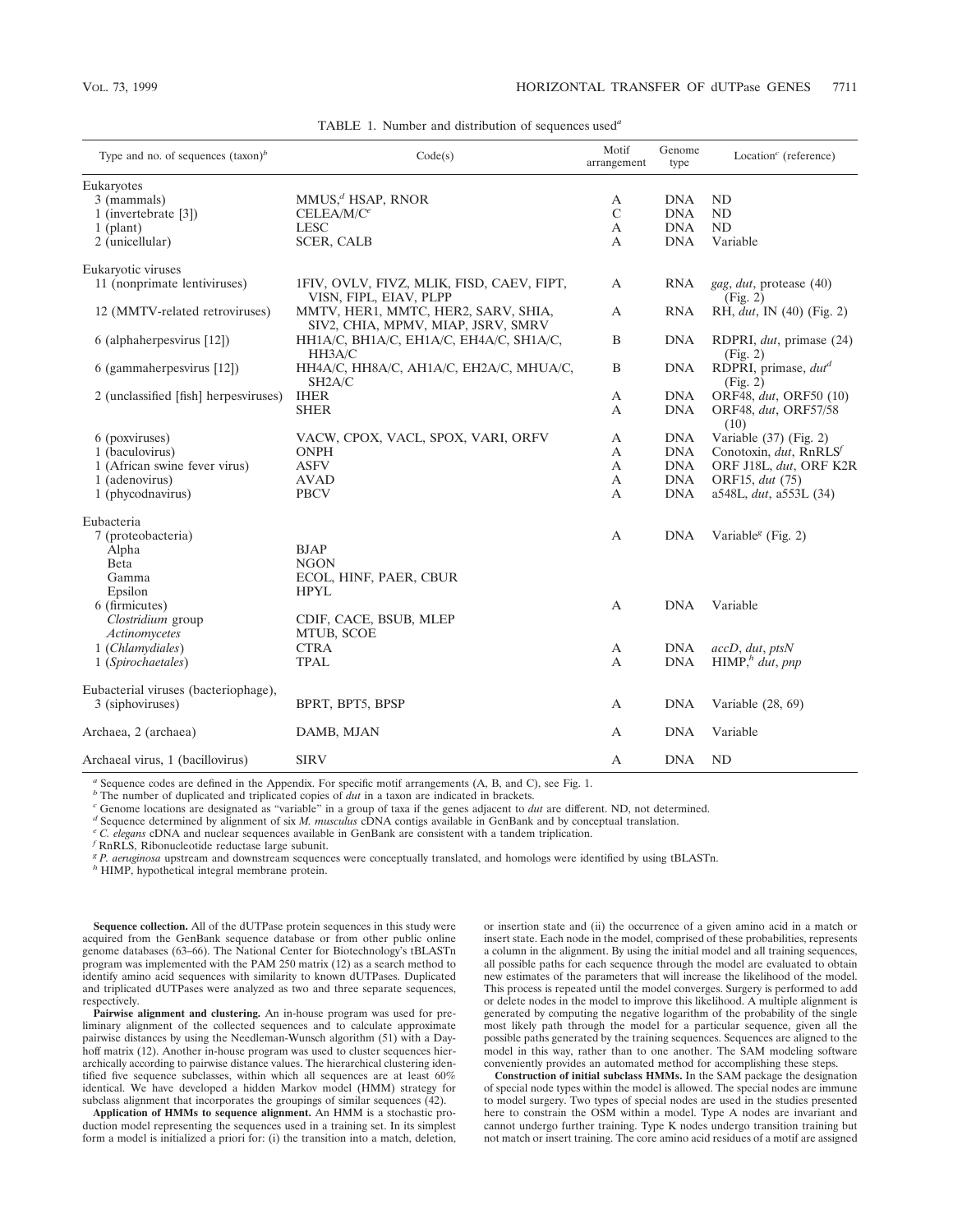TABLE 2. Average pairwise distance values between dUTPases from various groups of organisms

| Taxon                                                              |                          | Avg pairwise distance <sup><math>a</math></sup> (SD) of: |                             |                              |                              |                                |                                  |  |  |
|--------------------------------------------------------------------|--------------------------|----------------------------------------------------------|-----------------------------|------------------------------|------------------------------|--------------------------------|----------------------------------|--|--|
|                                                                    | $HSAPb$ [1]              | ORFV <sub>[1]</sub>                                      | Poxvirus <sup>c</sup> [5]   | $AVAD$ [1]                   | PBCV [1]                     | Eubacteria <sup>d</sup> [15]   | Archaea <sup>e</sup> [2]         |  |  |
| $HSAP$ [1]<br>Rodents <sup><math>\frac{1}{2}</math></sup>          | 0.00(0.00)<br>4.53(0.68) |                                                          |                             |                              |                              |                                |                                  |  |  |
| Mammals <sup><math>\epsilon</math></sup> [3]<br>Eukaryotes $n$ [6] | 46.65(6.91)              | 34.50 (0.68)<br>59.14 (7.93)                             | 37.63 (5.68)<br>67.74(5.30) | 34.48 (1.62)<br>54.86 (6.21) | 58.99 (1.55)<br>56.47 (9.04) | 101.95(11.52)<br>97.98 (10.62) | 194.22 (33.27)<br>196.66 (24.60) |  |  |

<sup>a</sup> Distance values were calculated as described in Materials and Methods and used to produce the phylogeny reported in Fig. 4. The number of organisms is given in brackets. dUTPase abbreviations are as defined in the text

in brackets. dUTPase abbreviations are as defined in the text. Standard deviations are in parentheses.<br><sup>b</sup> Human dUTPase (HSAP) is provided as a reference point for comparison with dUTPases from rodents and nonmammalian eu

*<sup>c</sup>* Poxvirus dUTPases excluding that of ORF virus (VACW, VARI, CPOX, VACL, and SPOX).

*<sup>d</sup>* All 15 eubacterial sequences as listed in Table 1.

*<sup>e</sup>* Archaeal dUTPases (MJAN and DAMB).

*<sup>f</sup>* Rodent dUTPases (MMUS and RNOR).

*<sup>g</sup>* Mammalian dUTPases (HSAP, MMUS, and RNOR).

*<sup>h</sup>* Eukaryote dUTPases excluding those of mammals (CELEA, CELEM, CELEC, LESC, CALB, and SCER).

type A nodes, while the amino and carboxyl residues of the motif are designated type K. This designation allows for the transition training into and out of the type A nodes representing the OSM.

In the subclass models the OSM is constrained by the designation of type A and K nodes at the same positions in each model. Preliminary alignments for each subclass were performed by using the PAM series matrices option in ClustalW to identify conserved regions and positions corresponding to the OSM. By using "modelfromalign" (SAM), nodes corresponding to the observed amino acid frequencies and delete and insert transition probabilities for the OSM were created based on the ClustalW alignment. Five initial subclass HMMs containing the OSM nodes were constructed with "buildmodel" (SAM). The number of generic nodes inserted between motifs corresponded to the longest stretch of amino acids in each motif-intervening region (MIR). A MIR is the region between each motif of the OSM. The generic nodes for each subclass model were initialized to reflect the overall proportion of amino acids present in each subclass data set. The generic nodes were then trained by use of subclass weighting (see below). The end result was a set of subclass models with amino acid probabilities at nodes representing the OSM and MIRs (39).

**Weighting.** Weighting allows each HMM to be trained by using information from all of the sequences in the data set to different degrees. Two levels of weighting were used: within subclasses and between subclasses. The distribution of sequences was normalized within each subclass based on the initial pairwise distance values by assigning more weight to distant sequences than to overrepresented sequences. In this way the distribution of sequences in a subclass was normalized. These within-class weights comprised  $75\%$  of the influence of sequences on their own subclass model. Between-class weights (from the other four subclasses) comprised the remaining 25% influence. Including weights from the other subclasses in this way improves MIR alignment between subclasses (42).

**Training of subclass HMMs.** Given the subclass sequences, initial HMMs, and sequence weights as described above, five subclass HMMs were each trained using buildmodel (SAM). This step simulates training the subclass models in parallel because each subclass is influenced by all of the sequences according to the weights assigned above. All models were run at the default parameter settings except:  $\overline{\text{Nmodels}} = 5$ , del\_jump\_conf = 50, match\_jump\_conf = 50, ins\_jump\_conf = 50, and insconf =  $100,000$  (43). The same random seed was used within each subclass for reproducibility in every run. To prevent surgery while training, Nsurgery was set to 0. Five final HMMs were produced, one from each subclass, in which the OSM and MIR nodes contained frequencies corresponding to each column of the alignment.

**Generation of multiple alignment.** Sequences from each subclass were aligned to their final automated HMM, generating a subclass alignment. All five subclass alignments were then merged by an in-house program (a2mmerge) and displayed as a single comprehensive multiple alignment. Even though the alignment generated by the strategy described above was a vast improvement over the initial ClustalW alignment, refinements were still required. Manual adjustments were subsequently introduced either when obvious regions of identity or similarity were not detected by the strategy or when alternative gapping would either produce more consistent local region relationships or minimize the mutational events required to align one set of sequences to another.

**Phylogenetic analysis.** The divergent amino terminus was trimmed from all sequences to minimize the effect of noise in the form of insertions and deletions. This region is considered relatively unimportant to the basic function of the protein and can experience differential splicing. For example, the human *dut* gene is processed differently depending on its cellular destination; the amino terminus of the mitochondrial copy is 69 residues longer than the nuclear copy (31). A pairwise distance matrix (Table 2) was constructed from the trimmed alignment with a formula accounting for sequence composition by using Dayhoff matrix distance values (16). The additive distance, unrooted Fitch-Margoliash algorithm (18), FITCH (Phylip), was used to analyze the distance matrix. The

input order was jumbled and reanalyzed 100 times to ensure that the search tree was not influenced by taxon order, as per Phylip distance method instructions. The resulting best search tree was compared to one slightly shorter in which the retrovirus dUTPases are monophyletic. Bootstrap replicates (100 total) of the alignment were constructed by using SEQBOOT (Phylip), and individual distance matrices were generated for each replicate. All 100 distance matrices were run as a multiple data set in FITCH (Phylip), jumbling each 10 times. The bootstrap outputs were compiled with CONSENSE (Phylip) and mapped onto the modified search tree. For comparison, the alignment was also analyzed with the Ancestor program. The Ancestor implementation backtranslates proteins and performs the Fitch-Margoliash algorithm on the hypothesized nucleotides. The shortest Phylip distance tree was input as the starting tree. The final Ancestor tree was compared with the Phylip tree for distance. In addition, the Ancestor search tree was analyzed with Phylip to ascertain its length according to the Phylip implementation of the same algorithm. As well as analyzing the data set as a whole, OSM (78 residues) and MIR (185 residues) regions were partitioned. Separate analyses were performed as described above to ascertain how each region type contributes to the overall phylogeny estimate.

## **RESULTS**

**Variations on motif order.** The majority of dUTPases considered in this study (62 of 75 total) display a common arrangement of five accepted motifs, referred to as I, II, III, IV, and V. Fish herpesviruses (10) and humans, for example, have a single-unit length dUTPase with the common arrangement of motifs (Fig. 1A). In alpha- and gammaherpesviruses, however, the dUTPase is roughly twice as long as the common arrangement (45). In the amino portion of the dUTPase of these viruses, a clearly recognizable motif III is present, but only residual motifs I, II, and IV appear. The carboxy portion of the herpesvirus dUTPase has recognizable motifs I, II, IV, and V, while a residual motif III is located between II and IV (Fig. 1B). *Caenorhabditis elegans* has a triplication of the single arrangement such that there are 15 complete motifs (26) (Fig. 1C). When the cDNA and nuclear sequences were compared, introns were detected within the coding regions. These introns are the same size and in the same place in each copy (data not shown).

**Genomic location of** *dut* **and adjacent genes.** The location of the *dut* gene is variable among even closely related lineages of eubacteria and RNA and DNA viruses (Fig. 2). The proteobacteria *E. coli*, *Pseudomonas aeruginosa*, and *Coxiella burnetii* are closely related, but each encodes a different pair of genes flanking *dut*. In alphaherpesviruses *dut* is present between the ribonucleotide reductase-related protein and the primase genes, while in gammaherpesviruses *dut* is distal to the primase gene. The number and sequences of genes present between *dut* and the transcription initiation factor is variable between vaccinia virus and suid poxvirus. *dut* is found in the *gag* region in one lineage of retroviruses and in the *pol* region of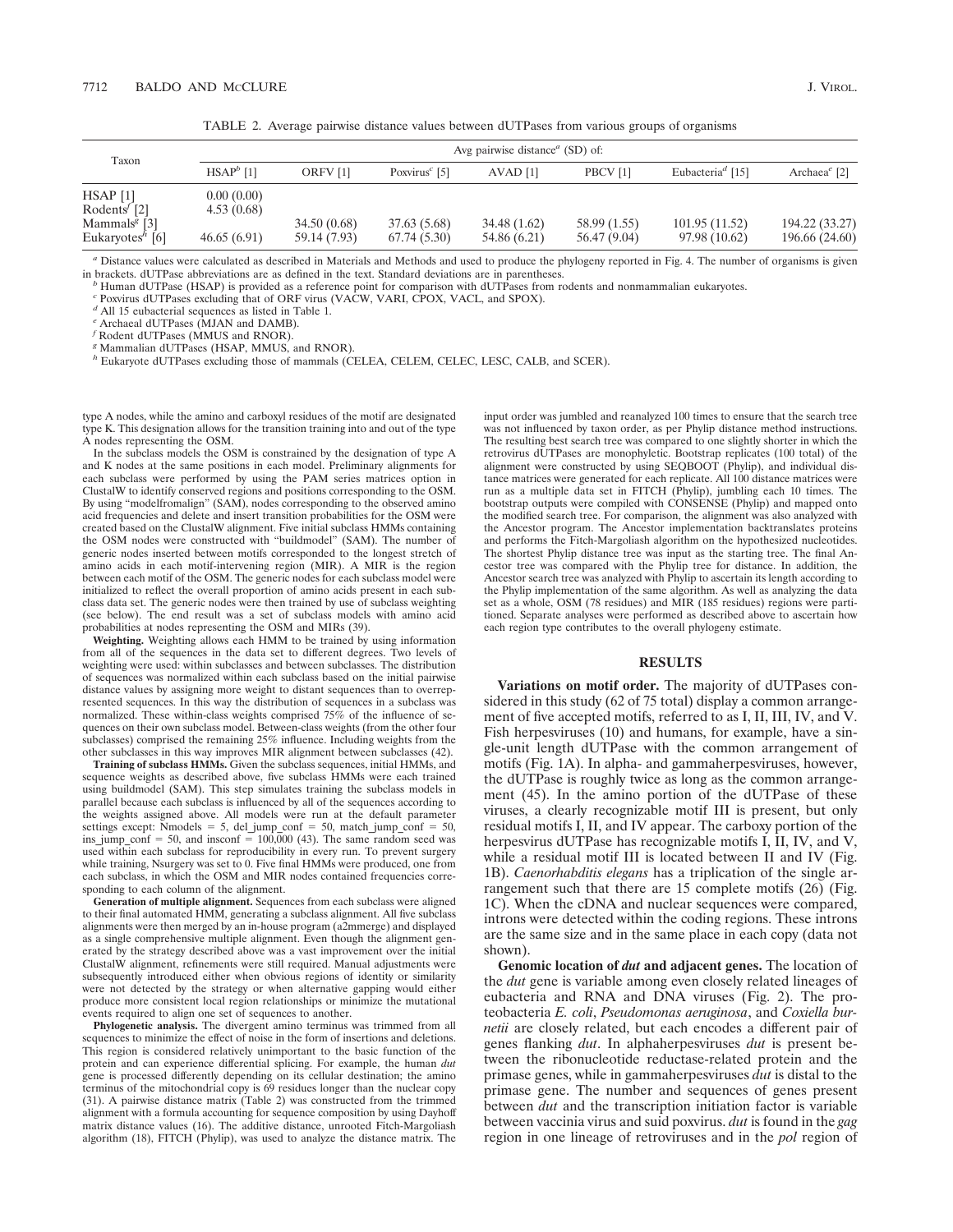

FIG. 1. Three types of motif arrangements. (A) Of the 75 dUTPases in this study, 62 consist of a single set of five conserved motifs (I to V). In addition to this common arrangement, two other variations are known. (B) All of the available alpha- and gammaherpesvirus sequences (six each) encode a dUTPase that has a single set of motifs but is twice as long as the common single arrangement. Motif III is conserved only in the amino portion of the protein, while motifs I, II, IV, and V are conserved in the carboxy portion. Possible remnants of motifs which imply a duplication of a single copy in the ancestor of these lineages and a subsequent loss of duplicate motifs are indicated by a question mark. The conservation of these remnants is variable within and between taxa (data not shown). Of the 12 available sequences, 10 have no amino acid residues in the position where the remnant of motif V would be; this is indicated by a dash (–). Sequences with this arrangement were analyzed in two sections: amino and carboxy. (C) The *C. elegans* sequence contains a triplicated *dut* colinearly transcribed and translated. Each copy of the triplicated protein has a complete set of the five motifs found in the common single copy arrangement of the gene. Each copy (amino, middle, and carboxy) was analyzed separately.

another lineage (Fig. 2). These patterns demonstrate that the genomic location of *dut* is labile in viruses as well as in eubacteria.

**Alignment.** All 89 dUTPase amino acid sequence copies were aligned. Duplicated and triplicated dUTPases were analyzed as two and three individual copies, respectively. The resulting alignment (Fig. 3) corroborates the conservation of putative functional residues, as indicated by two of the crystal structures that included substrate analogs (32, 50). Columns of highly conserved residues correspond to the locations of substrate-binding residues. For example, a substrate-binding serine (S) is conserved in motif II (Fig. 3). Functional analysis of *E. coli* (ECOL), EIAV, and FIV (1FIV) dUTPases has independently confirmed the importance of the tyrosine (Y) in motif III for substrate binding (59, 72–74). Bacteriophage (BPT5 and BPRT), eubacteria (ECOL and CDIF), and African swine fever virus (ASFV) share a conserved asparagine (N) residue at the beginning of motif III that is not present in any of the other sequences. This residue is implicated in substrate binding in *E. coli* (32) and may indicate a structural variation in known dUTPases. Only a few exceptions are apparent in the conservation of the motifs. Motif III is not conserved in the carboxyl portion of alpha- and gammaherpesvirus dUTPases. Residues corresponding to motif V are absent in the amino portion of all alpha- and gammaherpesviruses with the exception of HH1A and HH3A, in which they are very divergent (Fig. 3). Archaeal and archaeal virus dUTPases (MJAN and SIRV) are also very divergent in motif V. In addition, there is a large insertion (21 to 38 residues) between motifs IV and V in carboxy copies of alpha- and gammaherpesvirus dUTPases.

**Pairwise distances.** A pairwise distance matrix based on Dayhoff matrix distance values was constructed from the alignment and used for phylogenetic inference. Average pairwise distances (and standard deviations) between selected groups of organisms are shown in Table 2. For reference, average distances are shown for the human dUTPase sequence (HSAP) compared with dUTPases of rodents and with dUTPases of



FIG. 2. The location of the *dut* gene is variable in the genomes of eubacteria, DNA viruses, and retroviruses. Closely related proteobacteria, *E. coli*, *P. aeruginosa*, and *C. burnetii*, all encode a dUTPase as do their more distant relatives. A eubacterial gene map comparison indicates that the type and number of genes surrounding *dut* varies. The DNA regions bounding the *dut* gene of *P. aeruginosa* were determined by conceptual translation. An additional potential ORF of unknown homology is indicated by a question mark. Alpha- and gammaherpesviruses both encode dUTPase, but the *dut* gene is not in the same position relative to the primase in these two lineages (24). Poxviruses have substituted genes upstream of *dut* (37). Between *dut* and the ribonucleotide reductase there is a single homologous but unidentified reading frame in both vaccinia virus and suid poxvirus. Between the transcription initiation factor gene and *dut*, however, neither of the two ORFs in suid poxvirus are homologous to any of the five ORFs in vaccinia virus. Two lineages of retroviruses (MMTV-like and nonprimate lentiviruses) transcribe *dut* as part of the *gag* and *pol* polycistrons, respectively. dUTPase is not encoded by close relatives of MMTV and nonprimate lentiviruses, neither human T-lymphotropic virus-like retroviruses, Rous sarcoma virus, nor HIV. Gene region and gene abbreviations are as follows. Single-copy *dut* genes are designated by an asterisk and duplicated *dut* genes by two asterisks. Symbols are as follows. Eubacteria:  $\Box$ , the DNA synthesis flavoprotein;  $\boxtimes$ , unknown function;  $\equiv$  , the phosphomannomutase;  $\equiv$  , the outer membrane protein PIB. Herpesvirus genes:  $\Box$ , the ribonucleotide reductase-related protein;  $\chi$ , the primase. Poxviruses:  $\chi$ , the transcription initiation factor;  $\chi$ <sub>X</sub>, the ribonucleotide reductase. Retroviruses: **XXX**, the protease;  $\text{min}$ , the reverse transcriptase;  $\Box$ , the ribonuclease H;  $\Box$ , the integrase. Unidentified homologous reading frames are indicated ( ). Unidentified nonhomologous reading frames are indicated with a question mark.

nonmammalian eukaryotes. The lowest possible distance is that of a sequence to itself (i.e., 0). HSAP has an average distance of 4.53 to dUTPases of rodents and an average distance of 46.65 to dUTPases of nonmammalian eukaryotes. At the other extreme, the average pairwise distance between eukaryotic and eubacterial dUTPases is close to 100 and between eukaryotic and archaeal dUTPases is close to 200 (Table 2).

Several interesting patterns are apparent in this matrix. dUTPase sequences from certain viruses with eukaryotic hosts show strikingly low pairwise distances to eukaryotic dUTPases. For example, ORF virus dUTPase (ORFV) has an average pairwise distance of 34.5 to dUTPases of mammals but, when compared with dUTPases from nonmammalian eukaryotes, the average pairwise distance increases to 59.14. The low distance of ORFV to mammalian dUTPases is particularly interesting given that the distance of ORFV to other poxvirus dUTPases is on average 56.74 (standard deviation [SD] of 1.65). dUTPases from poxviruses (excluding ORFV) and avian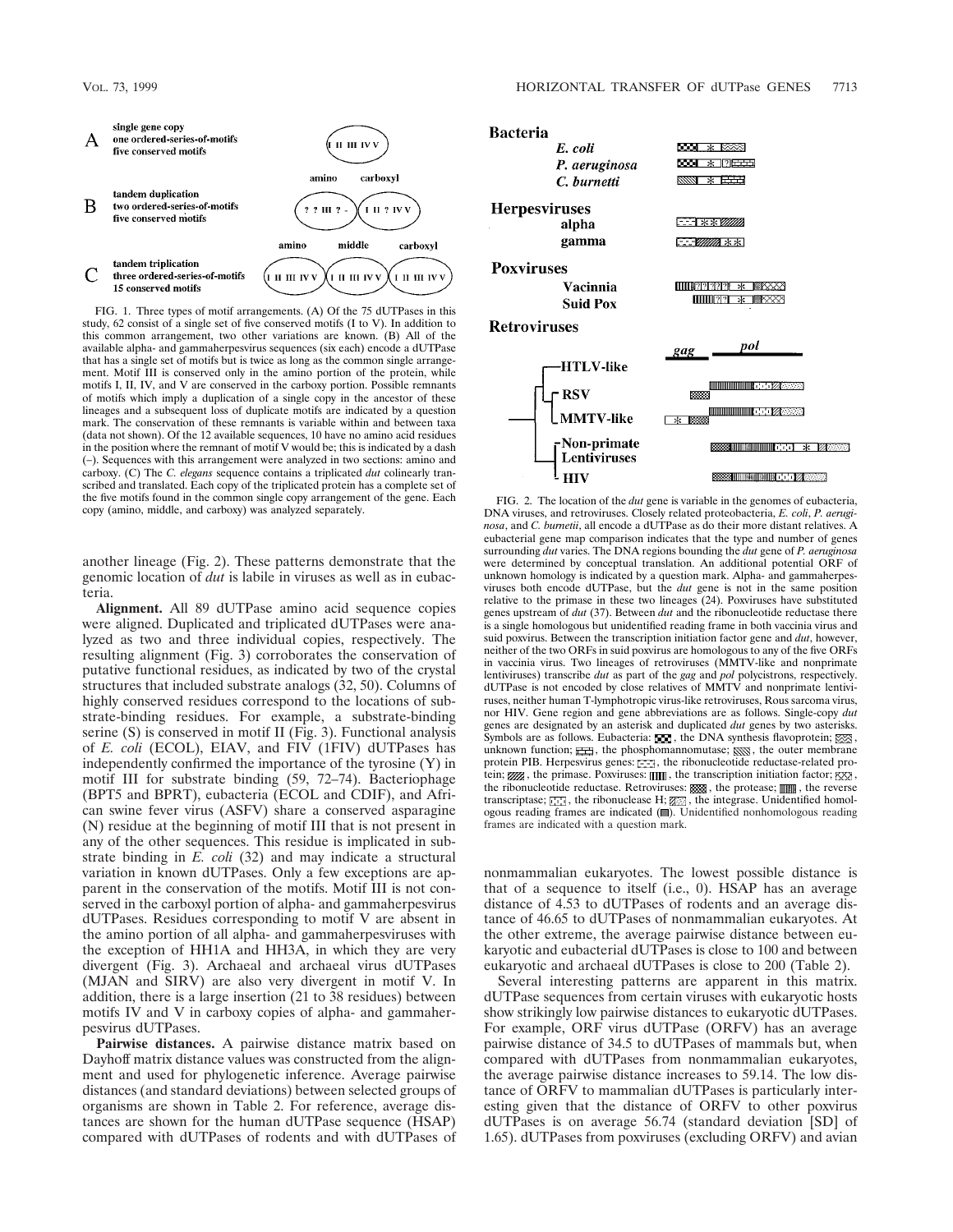

FIG. 3. Representative alignment of sequences analyzed in this study. OSM regions are indicated with bars and Roman numerals. MIRs include all residues between motifs I, II, III, IV, and V and those carboxyl to motif V (Arabic numbers in parentheses indicate residues removed for display). dUTPase residues involved in substrate binding as determined by X-ray crystallography are indicated above the alignment: *E. coli* (ECOL) by a plus symbol (1) (32) and *H. sapiens* (HSAP) by an asterisk (p) (50). Residues implicated in dUTPase function by mutagenesis are also indicated above the alignment: FIV (1FIV) by a pound symbol (#) (74), *E. coli* also by a pound symbol (#) (73), and EIAV by a percent symbol (%) (59, 72). The carboxy copy of alpha- and gammaherpesvirus dUTPases (HH1C and HH4C) have no recognizable motif III. The amino copies of these dUTPases (HH1A and HH4A) are very divergent in motifs I, II, and IV. Motif V is truncated or divergent in HH1A, HH4A, and archaeal/archaeal virus dUTPases (MJAN/SIRV). There is a large insertion (21 to 38 residues) in the carboxy alpha- and gammaherpesvirus dUTPases (HH1C and HH4C) between motifs IV and V. Amino acid residues in a column are highlighted when more than half are identical or highly similar: (FY), (ILMV), (ST), (AG), (DE), (NQ), and (KR). The number of residues trimmed from the amino terminus of each sequence are indicated in parentheses at the beginning of the alignment. For a list of all sequence codes, see the Appendix.

adenovirus (AVAD) also have low pairwise distances to mammalian dUTPases. dUTPase from a chlorella virus isolated from a paramecium (PBCV), however, does not show less difference from mammalian dUTPases than from nonmammalian eukaryotic dUTPases (Table 2).

**Phylogeny reconstruction.** The complete pairwise distance matrix was used to reconstruct the phylogenetic relationships of the available dUTPases (Fig. 4). Distance analysis was employed because of the large numbers and sizes of insertions and deletions present in the data set (Fig. 3). Both FITCH (Phylip) and Ancestor implementations of the Fitch-Margoliash algorithm were used. Results from both programs were very similar with the exception of a few closely related taxa within clades. For convenience, only bootstraps greater than 50% are shown in Fig. 4. From the presence or lack of high bootstrap values we can see which parts of the phylogeny are well or poorly resolved. The topology indicates some unusual features of dUTPase similarities and relationships.

The amino portion of alpha- and gammaherpesvirus dUTPases

contains the fewest conserved functional and structural residues relative to the rest of the samples (Fig. 1, 3, and 4). For this reason, the amino herpesvirus dUTPase sequences are separated from the other dUTPases in the data set with 100% bootstrap support. The carboxyl portion of the duplicated herpesvirus dUTPases, grouped together with a 100% bootstrap, is different from other dUTPases due to the divergence in the region of motif III and the MIR between motifs I and II. Divergence is found in the MIRs throughout the data set, but in the case of herpesvirus dUTPases, there is additional divergence in part of the normally conserved OSM in each copy (amino and carboxyl). In contrast, the amino, middle, and carboxy copies of the *C. elegans* dUTPase have diverged very little since their duplication, and all three copies cluster together with a 100% bootstrap. For both the amino and carboxy copies of herpesvirus dUTPases, the alpha and gamma lineages form distinct monophyletic clades (Fig. 4). Trout herpesvirus (IHER) and salmon herpesvirus (SHER [not shown in Fig. 3]) dUTPases are similar to each other, but their single-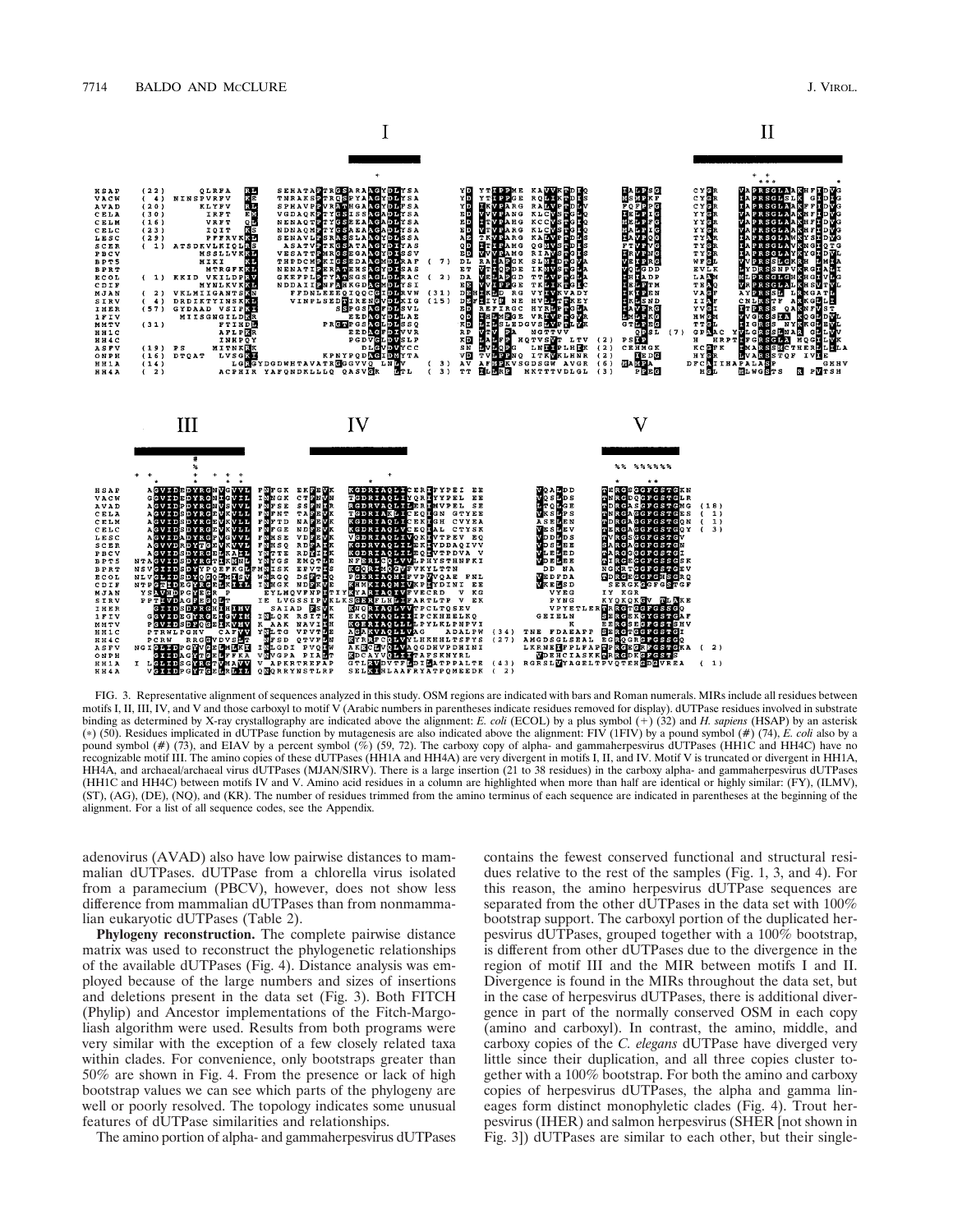

FIG. 4. Shortest unrooted phylogenetic tree consistent with additive distances (Fitch-Margoliash algorithm). Poxvirus and avian adenovirus dUTPases are most similar to those of vertebrates. Chlorella virus (PBCV) dUTPase clusters with those of the eukaryotes. The bacteriophage r1t (BPRT) dUTPase clusters with those of the firmicutes. dUTPase from bacteriophage SPB (BPSP) clusters with the sequence from host, *B. subtilis* (BSUB). Bacteriophage T5 (BPT5) also has a dUTPase similar to that of its proteobacterial host, *E. coli* (ECOL). Archaeal virus SIRV encodes a dUTPase similar to that of *D. ambivalens* (DAMB). Two proteobacterial dUTPases *H. pylori* (HPYL) and *B. japonicum* (BJAP) cluster with those of the groups *Firmicutes*, *Chlamydiales*, and *Spirochaetales*. MMTV relatives and nonprimate lentiviruses encode similar dUTPases. Strong cases for horizontal transfer supported by high bootstraps are indicated in this tree by an asterisk (p). Other potential but less-well-supported cases are indicated with a pound symbol (#). Branch lengths are roughly proportional to distances, with the exception of very short branches, which are exaggerated for visibility. Groups of taxa corresponding to those listed in Table 1 are indicated with brackets and labels. Bootstrap values of 50% and higher are shown above supported branches. All taxon identifiers are listed in the Appendix.

copy arrangements make it difficult to determine their relationship to the duplicated dUTPases of alpha- and gammaherpesviruses. This is due to the fact that motif III and its flanking MIR are in a different place in the duplicated protein. The different dUTPase arrangement is consistent with the fact that fish herpesviruses are known to be a highly divergent lineage among herpesviruses as a group (10).

Monophyly of retroviral dUTPases was examined with the available data. The FITCH (Phylip) implementation found a tree which did not support monophyly of retroviral dUTPases (sum of squares  $[SS] = 226.22$ ,  $\%SD = 16.10$ ; not shown). When this topology was rearranged such that the retroviral

dUTPases were monophyletic, the result was a shorter, although not statistically different, topology ( $SS = 201.33$ ,  $%SD = 16.03$ ; Fig. 4). Ancestor was supplied with the alignment (Fig. 3) and the shortest FITCH (Phylip) topology (Fig. 4) as the initial tree. The shortest tree found by Ancestor was longer by FITCH (Phylip) standards (SS = 289.89,  $%SD =$ 19.24), but also supported monophyly of retroviral dUTPases (not shown).

The five motifs comprising the OSM are highly conserved relative to the MIRs (Fig. 3). Parallelism or convergence in a catalytic region (OSM) alone could generate a misleading topology. In order to ascertain the resolution and degree of the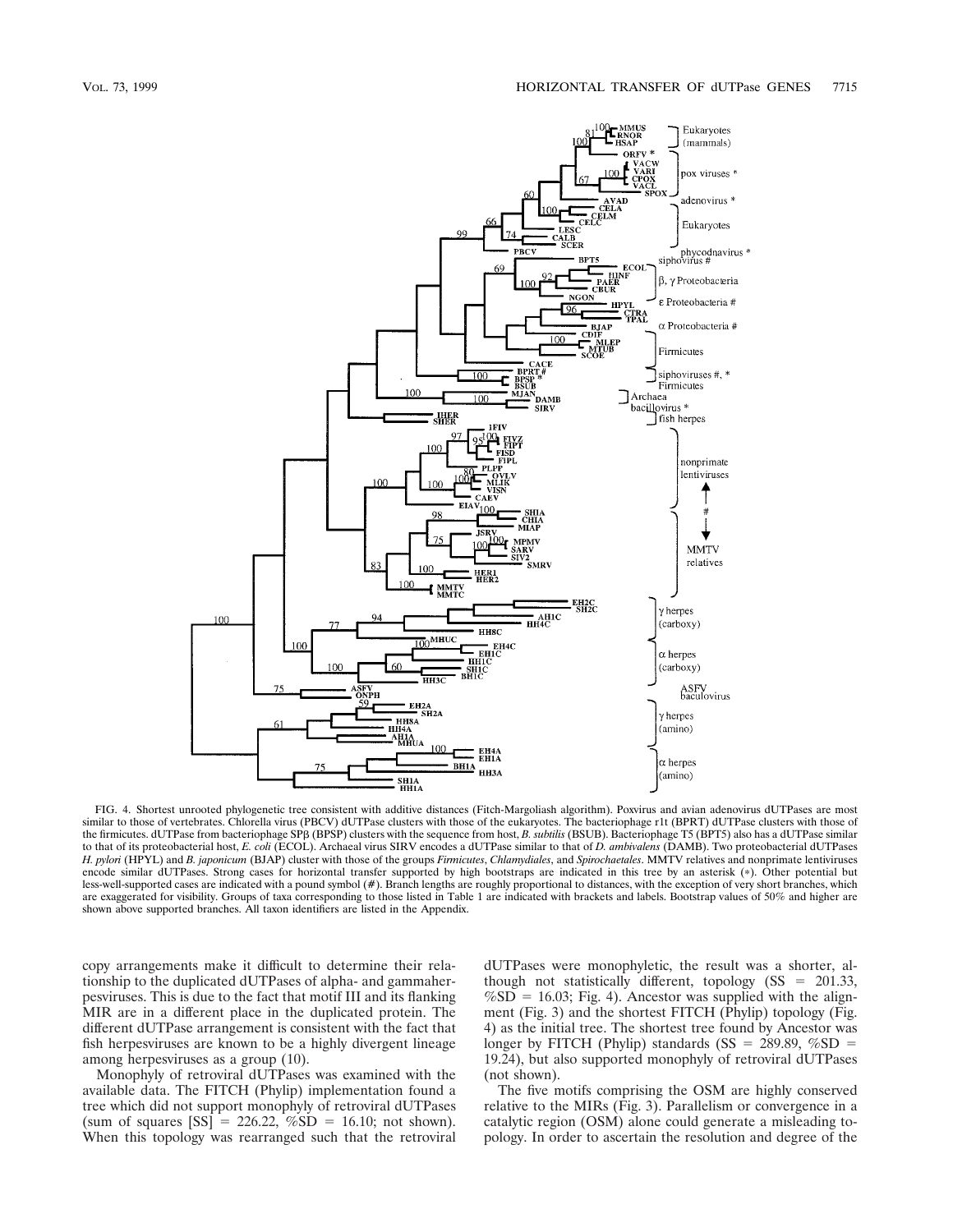phylogenetic signal from conserved motifs and divergent nonmotif regions, OSM and MIR sequences were analyzed separately. Both data sets indicate the presence of the monophyletic groups of taxa described above (data not shown). The ability of divergent MIRs alone to recover the same monophyletic groups of taxa demonstrates that the recovered topology is not due simply to parallelism or convergence in the OSM. In addition, there are clear examples of functional convergence in unrelated dUTPases isolated from T4 phage and *Leishmania* sp. which show no detectable sequence convergence or similarity to the five classic motifs described here (4, 76). These two lines of evidence support the likelihood that evolution and horizontal transfer are responsible for the topology generated, rather than convergence and parallelism.

**Well-supported cases for horizontal transfer between viruses and their hosts.** The usual diagnostic pattern for horizontal transfer of a gene is the discordant phylogeny it produces. Among the dUTPase amino acid sequences analyzed here, several examples of such a discordant phylogeny are apparent. In particular, there are several groups of sequences which are unexpectedly and consistently monophyletic (Fig. 4) no matter what distance method or data partition was used (not shown). The observed patterns indicate probable cases of horizontal transfer of the *dut* gene between viruses and hosts (eukaryotic, eubacterial, and archaeal). The data supporting specific instances of horizontal transfer are addressed below.

**Between eukaryotes and viruses.** Four eukaryotic virus lineages encode dUTPase sequences that are monophyletic with those of eukaryotes with a bootstrap of 99% (Fig. 4). Several poxviruses encode dUTPase sequences (ORFV, VACW, VARI, CPOX, VACL, and SPOX). All of these viruses infect mammals, and their dUTPases cluster with the three mammalian sequences (MMUS, RNOR, and HSAP). Particularly striking is the fact that ORF virus dUTPase (ORFV) clusters with mammalian dUTPases with a 100% bootstrap rather than with other poxviruses. This is because the average pairwise distance between ORFV and mammalian dUTPases (34.50 [Table 2]) is lower than between ORFV and other poxvirus dUTPases (56.74,  $SD = 1.65$ ).

Avian adenovirus is the only adenovirus to encode a dUTPase, and its sequence (AVAD) groups with those of animals with a 60% bootstrap. There is no avian dUTPase sequence available for comparison. The dUTPase isolated from a chlorella-like alga inside *Paramecium bursaria* (PBCV) also groups with those of eukaryotes. No paramecium or chlorella sequence is available for comparison. All of these viral dUTPases group with those of eukaryotes with a high bootstrap value (99%), and in some cases with the subset that specifically includes their hosts.

**Between eubacteria and viruses.** dUTPase in bacteriophage SPb (BPSP) clusters with the host *Bacillus subtilis* sequence (BSUB) with a 100% bootstrap. This virus has been found in the host genome as an integrated prophage (22). The *bnrdE* and *bnrdF* genes in this virus also resemble host analogs *nrdE* and *nrdF* (22, 33).

**Between archaea and viruses.** The only sequence in this study of a dUTPase from an archaeal virus, SIRV, is monophyletic with that of archaeon *Desulfurolobus ambivalens* with a bootstrap value of 100%. This result is consistent with the phylogeny reported by Prangisvili et al. (54). The small archaeal cluster including the *Methanococcus jannaschii* dUTPase sequence is also very well defined with a bootstrap of 100%.

#### **DISCUSSION**

This study, containing the largest number of dUTPase amino acid sequences to date, allows us to examine the evolution of the *dut* gene in detail. In addition to the organisms listed in Table 1, *dut* has also been detected in rhesus monkeys, dogs, cows, rabbits, and chickens (46). dUTPase is a beneficial component of the viral replication machinery but is nonessential in host dividing tissues for herpesviruses (35, 56, 57), poxviruses (19), and nonprimate lentiviruses (36, 52, 53). All currently known functional dUTPases have the motifs described here (Fig. 1 and 3), with the exception of unrelated dCTPasedUTPase bifunctional enzymes in phage (76) and an unrelated dUTP-specific protein in *Leishmania* sp. (4). Given the widespread distribution of obligatory *dut* genes in host organisms, the beneficial nature of the gene for viruses in some host tissues, and the similarity of many viral dUTPases to host dUTPases (Fig. 4), it is likely that several viruses have acquired *dut* genes from their hosts.

Our phylogeny (Fig. 4) clearly reveals this pattern. The poxviruses included in this study (Table 1) encode a dUTPase, whereas molluscum contagiosum virus (MCV) does not. Based on other proteins, recent studies observed similar relationships among the poxviruses studied here and that the MCV sequences are basal to the group (58). All six poxvirus dUTPases studied here cluster with those of eukaryotes by using either the phylogenetic method and OSM, MIR, or the combined data set. Five poxvirus dUTPases (VACW, VARI, CPOX, VACL, and SPOX) group together with a bootstrap value of 67% (100% excluding SPOX). This implies a common eukaryotic origin for these five poxvirus dUTPases. Thus, it appears that a host *dut* gene was acquired subsequent to the divergence of MCV but prior to that of swinepox, vaccinia, variola, and cowpox viruses. In addition, ORF virus dUTPase (ORFV) clusters with mammalian dUTPases (100%) and is more similar to mammalian dUTPases than to dUTPases from other poxviruses (Table 2). This pattern is due mostly to similarity in the OSM rather than the MIR (data not shown), which may imply extreme divergence from dUTPases of other poxviruses combined with convergence to the host OSM. Alternatively, a separate transfer may have resulted in the observed ORF virus *dut* gene. The dUTPase sequence from a baculovirus infecting gypsy moths and its similarity to dUTPases of poxviruses has been recently published (30). Our preliminary analysis of this sequence shows that it has close similarity with eukaryotic dUTPases in general, indicating that it is another possible example of horizontal transfer (data not shown).

It has been suggested that avian adenovirus *dut* (AVAD) is related to an analogous unidentified reading frame in human adenoviruses (75). The avian adenovirus sequence groups with animal dUTPases with a bootstrap of 60%, with multicellular eukaryotic dUTPases at 66%, and with eukaryotic dUTPases in general at 99%. This result strongly implies a eukaryotic *dut* transfer as the origin of this gene. If this gene is in fact related to the unidentified reading frame in human adenoviruses, it must have diverged considerably in that lineage after acquisition.

*P. bursaria* chlorella virus dUTPase (PBCV) also clearly clusters with eukaryotic dUTPases with a 99% bootstrap, supporting monophyly. All other single-copy dUTPases from eukaryotic DNA viruses (IHER, SHER, ASFV, and ONPH) are scattered about the topology, very distant from the eukaryotic dUTPases (Fig. 4). If they also originally acquired *dut* genes from eukaryotes, sufficient divergence has occurred to obscure this fact. Bacteriophage SPB encodes a dUTPase (BPSP) that clusters with host *B. subtilis* dUTPase (BSUB) with a bootstrap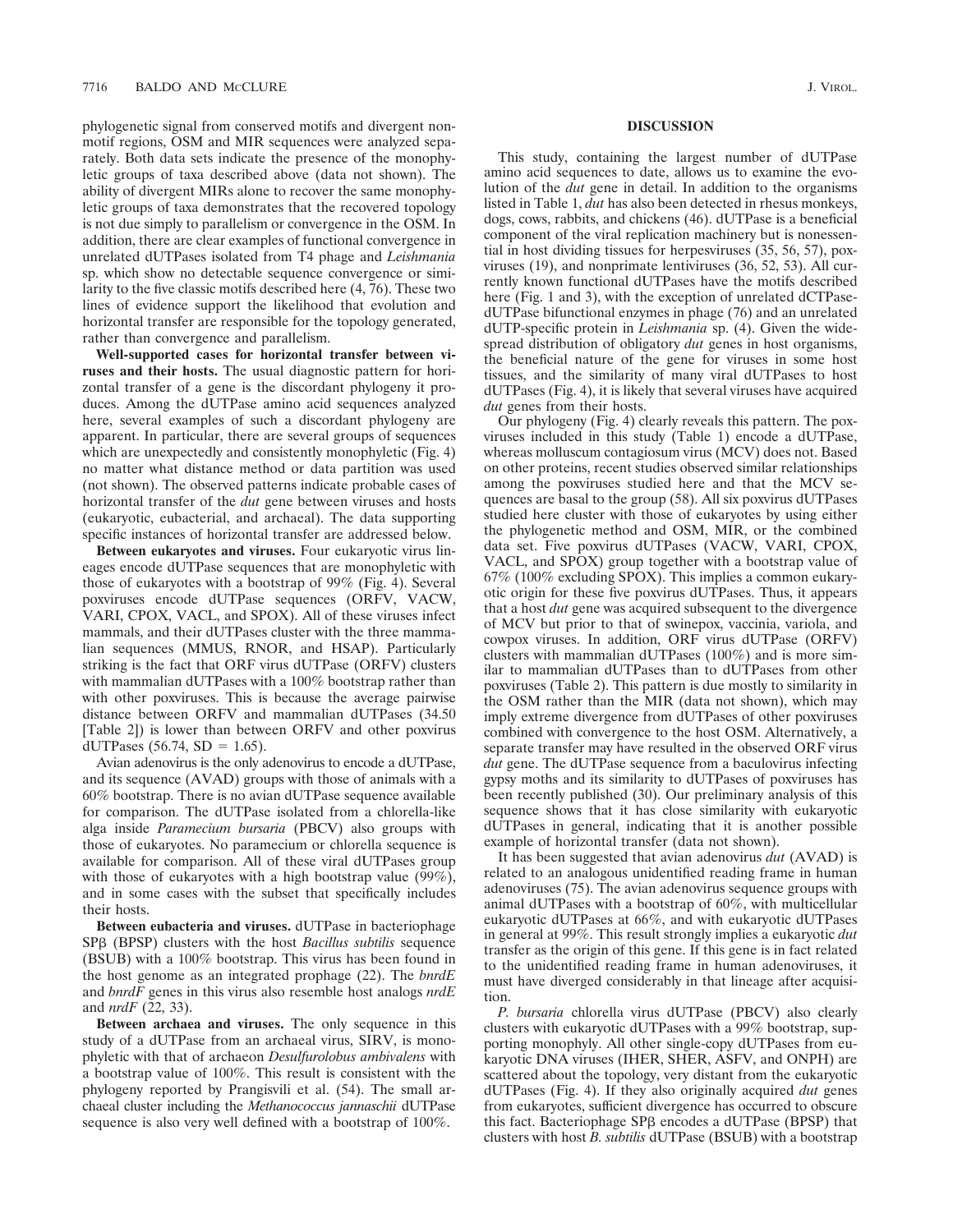of 100%. Archaeal virus dUTPase (SIRV) clusters with archaeal dUTPases (MJAN and DAMB) with a high bootstrap (100%). Although this phylogeny is consistent with that reported by Prangisvili et al. (54), no assertions of horizontal transfer have been made for this viral gene until now.

**Additional potential cases for horizontal transfer.** One siphovirus (bacteriophage) dUTPase sequence clusters with those of eubacteria no matter which of the two phylogenetic methods or data sets (OSM, MIR, or combined) is used. Bacteriophage T5 (BPT5) was isolated from *E. coli*, a member of the gamma subclass of the class *proteobacterium* (28), and its sequence clusters basal to those of gamma and beta proteobacteria (ECOL, HINF, PAER, CBUR, and NGON) with a bootstrap value of 69% (Fig. 4). Bacteriophage r1t was isolated from firmicute host *Lactococcus lactis* (69), and its dUTPase sequence (BPRT) clusters with that of firmicute *B. subtilis* (BSUB). The BPRT sequence is 97% identical to a recently deposited *L. lactis* dUTPase sequence. Preliminary analysis indicates a bootstrap of more than 96% for monophyly of the *L. lactis* and BPRT dUTPase sequences (data not shown). The dUTPase of bacteriophage phi PVL isolated from *S. aureus*, was also recently deposited in GenBank. Preliminary analysis of this sequence shows similarity to dUTPases of eubacteria (data not shown).

The chlamydial (CTRA) and spirochete (TPAL) dUTPase sequences cluster together with a bootstrap of 96%. *Chlamydiales* and *Spirochaetales* comprise eubacterial groups that are entirely separate from firmicutes and proteobacteria. Although not supported with a 50% bootstrap, epsilon and alpha proteobacterial dUTPases (HPYL and BJAP) cluster with those of *Chlamydiales* and *Spirochaetales*, within dUTPases of firmicutes. This is inconsistent with the organismal phylogeny, as epsilon and alpha proteobacteria are more closely related to other (beta and gamma) proteobacteria (13). It is possible that dUTPase sequences are insufficient to resolve these relationships, given the few representative sequences from these taxa currently available. Alternatively, members of these groups may have exchanged *dut* genes. Several other genes of *Helicobacter pylori* (67) and *Chlamydia trachomatis* (61) are suspected to have been acquired horizontally from other eubacteria, as well as eukaryotes. More dUTPase sequences from members of underrepresented taxa will be necessary to resolve this issue.

Two retrovirus lineages contain a complete *dut* gene (MMTV-like and nonprimate lentiviruses). The gene is located in a different genomic region in each lineage (Fig. 2) (41), yet the protein sequence is sufficiently similar between these lineages to imply a possible common origin relative to other dUTPase protein sequences available. The shortest distance tree supports monophyly of the dUTPase sequences in retroviruses, although this topology is not significantly shorter than the search tree in which the nonprimate lentivirus dUTPases are polyphyletic with respect to those of MMTV relatives. There are close relatives to each lineage that do not encode a dUTPase (Fig. 2). While our best tree is consistent with horizontal transfer between retroviral lineages, the lack of statistical significance between the two trees prevents a definitive claim for horizontal transfer in this case.

Alpha- and gammaherpesviruses encode a recognizable dUTPase, while the related betaherpesviruses encode an analogous reading frame containing no recognizable motifs. dUTPase activity has not yet been assayed in betaherpesviruses. If the gene is not present in betaherpesviruses, then perhaps alpha- and gammaherpesviruses are more closely related to each other and inherited a duplicated *dut* gene from a common ancestor. This evolutionary scenario would be consistent with a reported herpesvirus polymerase phylogeny (24).

Channel catfish virus and salmonid herpesvirus also encode a dUTPase, but it is a single copy and quite different from those reported in vertebrates. Fish herpesviruses are known to be the most distant members of the herpesviruses (10). These viruses may have acquired the gene independently or early in the evolution of herpesviruses, before the duplication observed in alpha- and gammaherpesvirus lineages. Either scenario is consistent with reported herpesvirus phylogenies (24).

**Genome location.** The fact that the location of *dut* is variable in the closely related genomes of viruses and eubacteria (Fig. 2) demonstrates that it has moved. Despite its variable position, *dut* was observed adjacent to other genes involved in nucleotide metabolism such as ribonucleotide reductase, transcription initiation factors, primase, and DNA synthesis flavoprotein (Fig. 2). In eubacteria the proximity of *dut* to other genes needed for similar functions might be beneficial. There is evidence that genes coding for related biochemical functions in eubacteria frequently occur adjacent to one another (62). In retroviruses the location of *dut* affects its level of expression. The *gag* portion of the *gag/pol* polycistron is translated approximately 20 times more than the entire polycistron (7). Thus, in MMTV relatives one would expect a 20-fold-greater level of *dut* expression than in nonprimate lentiviruses.

**Mechanisms of horizontal transfer.** Retroviruses may acquire sequences relatively easily from their hosts or from each other because of viral recombination or incorporation of host mRNA into the retroviral genome (23). A mature *dut* RNA message could theoretically be copackaged in a retrovirus and then incorporated into its genome. This might explain why none of the retroviral *dut* sequences have introns even though their vertebrate counterparts do; a pattern also observed in cand v-oncogenes, for example *c-myc* (7). dUTPase is encoded in a different region in two different retrovirus lineages (MMTV relatives and nonprimate lentiviruses), despite its absence in close relatives of these lineages. It is most reasonable to assume a horizontal transfer between the two lineages or independent acquisition of the gene, whereas a loss in all other relatives is highly unlikely. If convergence or parallelism were operating because both dUTPases function in a retroviral background, one might expect the generally conserved OSM to reflect this. It is the MIRs that support monophyly of the MMTV and nonprimate lentivirus dUTPases rather than the OSM (data not shown). In addition, a spuma-related retrovirus encodes a dUTPase in a third unique location (8). We have another study in progress to determine the relationship of this third type of retroviral dUTPase to the others. Due to the rapid rate of evolution in RNA genomes and consequent high sequence divergence, the source of these genes (host or retroviral) may be undeterminable. It has recently been proposed that the outer domain of gp120 in primate lentivirus human immunodeficiency virus (HIV) also originated as a host dUTPase sequence (1). While it is possible that gp120 evolved from a dUTPase-like sequence, the extreme lack of conserved dUTPase residues between and within the dUTPase OSM in gp120 makes the identity of the original protein impossible to confirm.

**Lack of introns in DNA virus dUTPases implies a retroviral intermediate.** Some hosts have introns in their *dut* genes, although viral *dut* genes do not. For example, the human *dut* gene spans about 14 kb and contains approximately five introns (30a). Mouse (30a) and rhesus monkey (46) *dut* genes are also reported to have introns. In our study, *dut* in *C. elegans* was found to have two introns in each of its three copies (data not shown). One of the introns in *C. elegans dut* corresponds exactly to the position of an intron in *H. sapiens dut* in motif IV. To explain the presence of intronless *dut* genes in DNA vi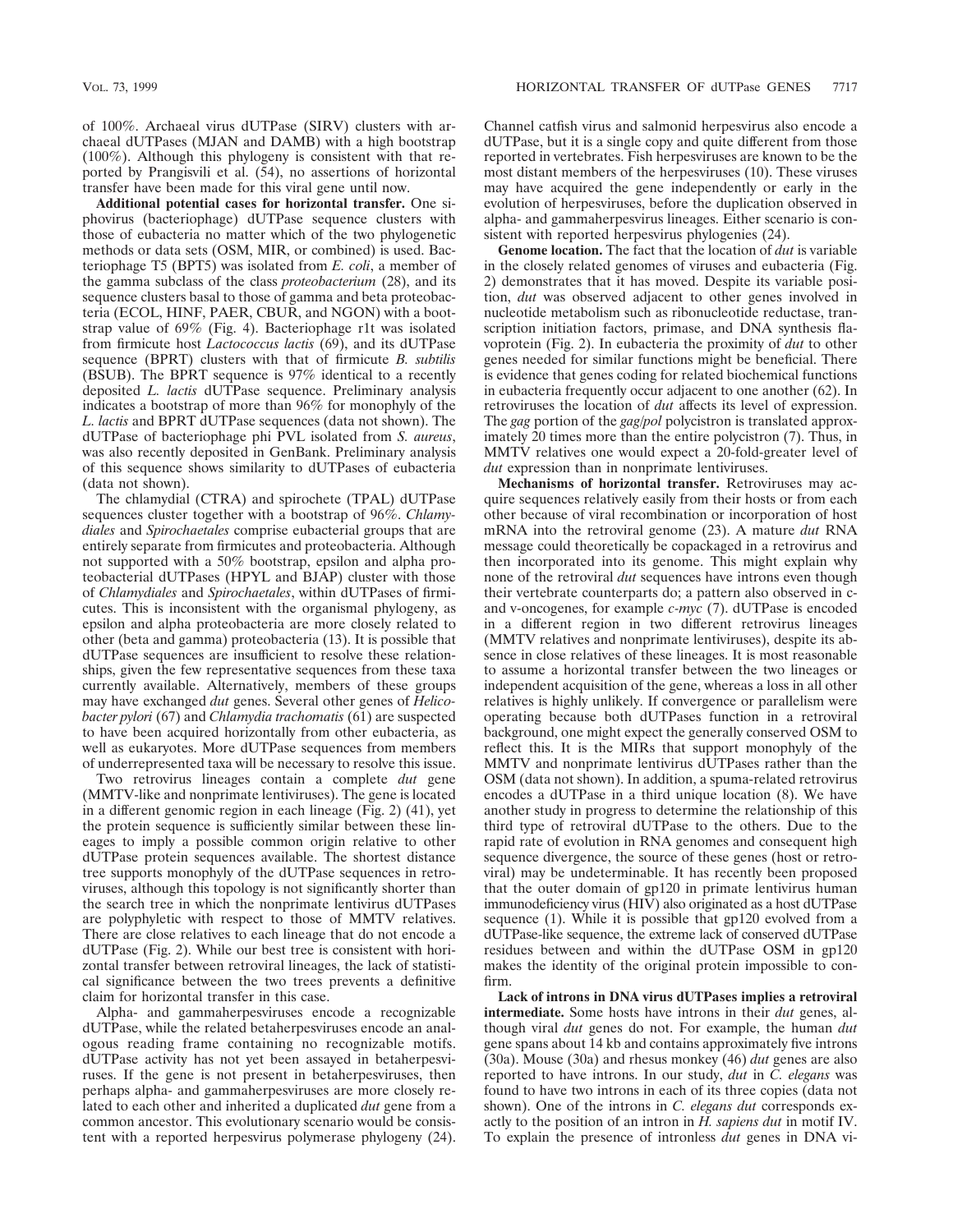ruses, we hypothesize that these viruses acquired a cDNA of an RNA message analogous to the mechanism that resulted in v-oncogenes. The agent responsible for mediating this event must encode a reverse transcriptase. Transfer may have occurred in different cellular compartments, since poxviruses replicate in the cytoplasm, whereas adenoviruses replicate in the nucleus. In contrast, the process by which a eukaryotic nucleus might acquire a retroviral or DNA virus *dut* gene would not necessarily require an intermediary retroid agent. Introns would be inserted subsequent to the transfer. Since the viral, not the eukaryotic, topology is discordant, and given the presence of *dut* introns in eukaryotes, it is most likely that the viruses acquired *dut* from their eukaryotic hosts rather than vice versa. Convergence or parallelism of viral copies with host genes is unlikely because MIRs alone support the monophyly of viral dUTPases with their hosts (data not shown) nearly as well as the entire sequence (Fig. 4). If convergence or parallelism were operating, one would expect the OSM to support monophyly and the MIRs to contribute noise or a different topology. In addition, functional but unrelated dUTPases in T4 phage and *Leishmania* spp. are a clear example of functional convergence in the absence of sequence homology (4, 76).

**Implications for folding and subunit assembly.** While the location of structural and functional residues has been determined by X-ray crystallography in single-copy dUTPases (9, 32, 50, 55), structures have not been reported for any dUTPases with other motif arrangements. On the basis of the conserved structural and functional residues in the alignment (Fig. 3), it is possible to hypothesize the type of folding and assembly that might occur in duplicated and triplicated dUTPases (Fig. 5). Alpha- and gammaherpesviruses have a duplication such that the first copy conserves motif III and the second copy conserves I, II, IV, and V (Fig. 1 and 3). The available evidence indicates that herpesvirus dUTPases function as monomers (5). Some residues involved in secondary structure (50) are conserved as well, implying that much of the structure surrounding motifs I, II, IV, and V is similar (data not shown). The structure of the amino portion of the alpha- and gammaherpesvirus dUTPase remains ambiguous, although motif III is likely present in an active site as is found in homotrimers comprised of single copies. The large 21- to 38-residue insertion between motifs IV and V in carboxy copies of herpesvirus dUTPases may aid this by allowing the flexible tail (containing motif V) as found in *E. coli* (70) to double back to complete the active site in the monomer (Fig. 5).

Duplicated genes typically undergo one of several well-documented fates. Generally, one gene will retain its function while the other diverges into a pseudogene or evolves a new function. Alternatively, both copies may retain similar functions, as in the globin family. Fused tandem copies functioning in concert, each with a complete OSM, have been observed in aspartic acid proteases. The fate of alpha- and gammaherpesvirus *dut* genes is unusual in that it is the only example to our knowledge of fused tandem copies each potentially contributing a subset of motifs to the catalytic site.

The dUTPase of *C. elegans* has a novel arrangement in that it is tandemly triplicated such that a single peptide could theoretically fold into a shape similar to that of a single-copy homotrimer (Fig. 5). The way in which the peptide may fold between motif V of one copy and motif I of the next is ambiguous. There are two introns of the same size and in the same position within each copy of the *C. elegans dut* gene, one of which interrupts the coding regions. The DNA sequences of the three copies are fairly similar (60% identical in a three-way comparison of all three coding regions), although the introns are more divergent (data not shown). This is consistent with



FIG. 5. Assembly of dUTPase subunits. The four known dUTPase crystals (FIV, EIAV, *E. coli*, and *H. sapiens*) indicate a homotrimer folding to form three separate active sites in which each of the five conserved motifs is present. (A) *H. sapiens* (single). It was observed in the *H. sapiens* dUTPase that each subunit contributes at least one motif to each active site (50). In this diagram, the characteristic beta-barrel has been flattened to show the components of the trimer fold. Due to this flattening, the position of motif III is misleading. In the three-dimensional structure, motif III on the solid-gray chain associates with motifs I, II, and IV of the solid-black chain and motif V of the dashed chain. To help clarify these relationships, each active site is indicated by a shape (triangle, square, and circle) surrounding the motifs of which it is comprised (based on the published structure and assembly of *H. sapiens* dUTPase, [50]). (B) Herpesvirus (duplicated). Based on the *H. sapiens* structure and our alignment (Fig. 3), a possible structure for an alpha- and a gammaherpesvirus monomer is proposed. Motif III is present in the amino portion of the repeat instead of between motifs II and IV as in *H. sapiens* (Fig. 1). (C) *C. elegans* (triplicated). The dUTPase of *C. elegans* is the only dUTPase example to date of a tandem triplication comprising of three complete single copies (Fig. 1). This protein could potentially fold into a single monomeric dUTPase of the approximate size of the *H. sapiens* homotrimer. Straight lines indicate conserved structural regions inferred from the alignment. Curved lines indicate that the structure between motif V of one copy and motif I of the next is unknown. Each subunit is indicated by solid-black, dashed, or solid-gray lines. The amino (N) and carboxy (C) termini of each subunit are labeled. Motifs are labeled I to V in their approximate positions in the dUTPase alignment (Fig. 3).

the 100% bootstrap for the cluster containing the amino acid sequences of each copy (Fig. 4). The conservation of gene organization and sequence in these copies may indicate that the triplication is fairly recent.

The patterns of *dut* horizontal transfer observed between archaea, eubacteria, and eukaryotes and their viruses have important implications for clinical and genomic research. In terms of clinical implications, other DNA and RNA viruses may acquire the *dut* gene and thereby expand their pathology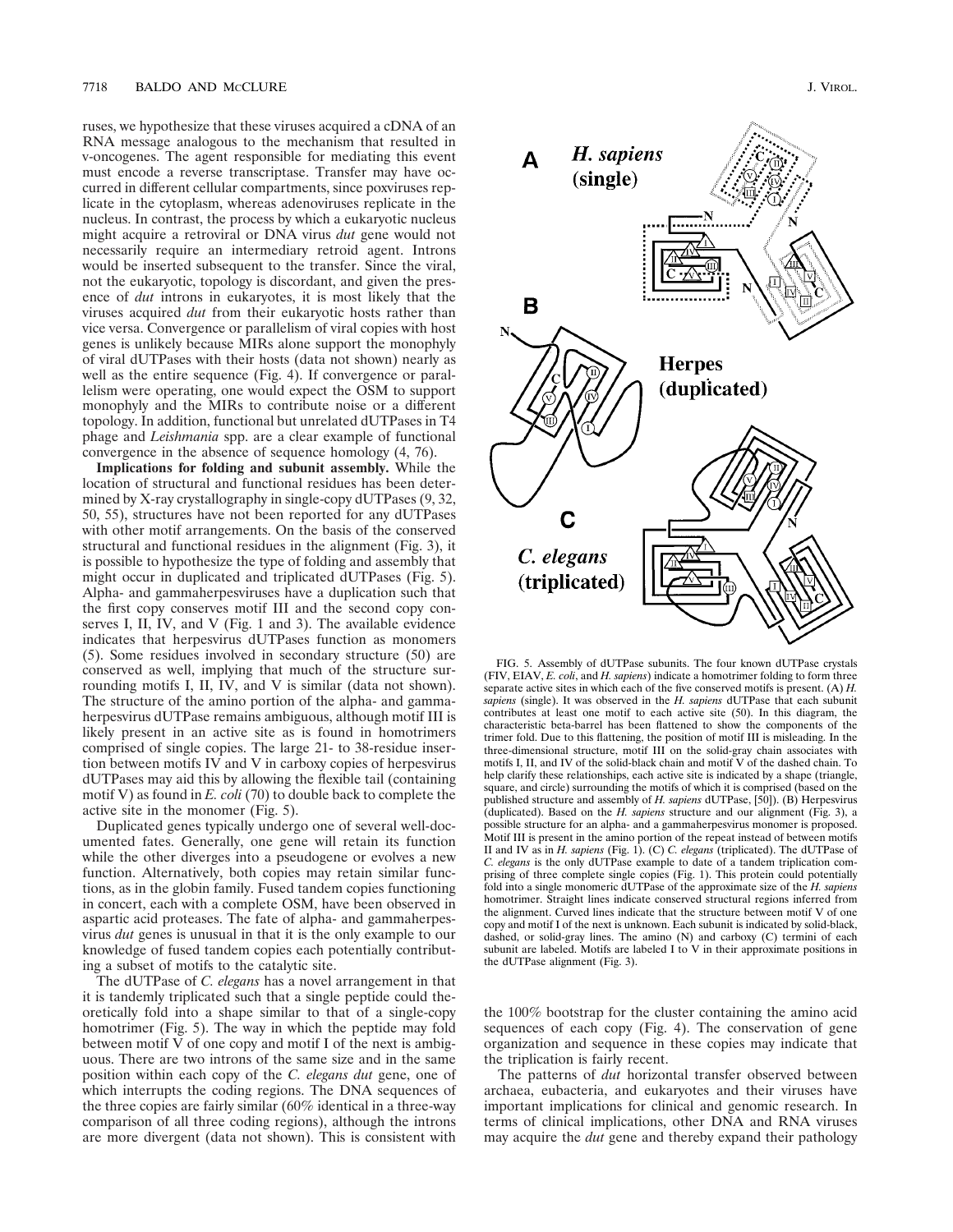to include nondividing tissues. The dUTPase protein has been proposed as a target for antiviral drugs and cancer chemotherapy (47, 48). It is thought that primate lentiviruses such as HIV, which do not encode dUTPase, may activate and use *dut* genes in human endogenous retroviruses (HERVs) (48). Uncontrolled pools of dUTP are considered toxic to rapidly dividing tissue because they lead to incorporation of dUTP in DNA, excessive DNA repair, and cell death. Already a common target for chemotherapy, thymidylate synthase is an enzyme downstream of dUTPase in the biochemical pathway for conversion of dUTP to TTP. Targeting the dUTPase protein may likewise have potential for controlling the rapid growth of tissues (47). Understanding the nature and relationships of native and HERV dUTPases in humans will be important for identifying specific areas of the protein to target, and such studies are in progress.

In this study we have established a compelling case for at least five horizontal acquisitions of viral *dut* genes from eukaryotic, eubacterial, and archaeal hosts. These include dUT-Pases from: poxviruses, avian adenovirus, *Paramecium bursaria* chlorella virus, bacteriophage SPB, and archaeal virus SIRV. A sixth potential case is that ORF virus acquired its dUTPase separately from those of other poxviruses. We have identified potential transfer events among several eubacteria, two between eubacteria and their viruses, and one among retroviruses. We have demonstrated that *dut* is present in variable genomic locations in eubacteria and RNA and DNA viruses. Finally, potential structures are hypothesized by mapping primary structures of various uncrystallized motif arrangements onto known tertiary structures of known dUTPase crystals. *dut* provides an example of a gene undergoing ubiquitous horizontal transfer relative to viral core genes, with different arrangements of the same conserved motifs functioning in different genetic background. This study illustrates that both sequence similarity and genomic location need to be considered when reconstructing the evolutionary history of individual genes and the genomes in which they are found. Future comparative genomic studies will reveal how many more genes move as often and how many other dUTPase motif arrangements may exist.

#### **APPENDIX**

Eukaryotic sequence codes are: MMUS, *Mus musculus*; RNOR, *Rattus norvegicus*; HSAP, *Homo sapiens*; CELA/M/C, *Caenorhabditis elegans* amino, middle, and carboxy copies; LESC, *Lycospersion esculentum*; SCER, *Saccharomyces cerevisiae*; and CALB, *Candida albicans*. Nonprimate lentivirus sequence codes are: 1FIV, FIV strain Oma; FIVZ, strain Z1; FISD, an isolate from San Diego; FIPT, strain Petaluma; FIPL, an unknown strain; PLPP, puma lentivirus 14; OVLV, ovine lentivirus; MLIK, Maedi-visna-like virus; CAEV, caprine arthritis encephalitis virus; VISN, visna virus; and EIAV, equine infectious anemia virus. MMTV-related retrovirus sequence codes are: MMTV, mouse mammary tumor virus, strain unknown; MMTC, MMTV strain C3H; SARV, simian AIDS retrovirus; SIV2, simian SRV-2 retrovirus; MPMV, Mason-Pfizer monkey virus; JSRV, Jaagsiekte sheep retrovirus; SMRV, squirrel monkey retrovirus; HER1, human endogenous retrovirus K10; HER2, an unnamed HERV-K; SHIA, syrian hamster intracisternal particle; CHIA, Chinese hamster intracisternal particle; and MIAP, mouse intracisternal particle. A/C indicates the amino/carboxy copies of each duplicated alpha- and gammaherpesvirus sequence. Alphaherpesvirus sequence codes are: HH1A/C, human herpesvirus 1; HH3A/C, human herpesvirus 3; BH1A/C, bovine herpesvirus 1; EH1A/C, equine herpesvirus 1; EH4A/C, equine herpesvirus 4; and SH1A/C, suid herpesvirus 1. Gammaherpesvirus sequence codes are: HH4A/C, human herpesvirus 4; HH8A/C, human herpesvirus 8; AH1A/C, alcelaphine herpesvirus 1; EH2A/C equine herpesvirus 2; MHUA/C, murine herpesvirus; and SH2A/C, saimiriine herpesvirus 2. The fish herpesvirus sequence codes are: IHER, ictalurid (channel catfish) herpesvirus, and SHER, salmonid (rainbow trout) herpesvirus. Poxvirus sequence codes are: VACW, vaccinia virus, strain WR; VACL, vaccinia virus, strain Liverpool; VARI, variola virus; CPOX, cowpox virus; SPOX, swinepox virus; and ORFV, ORF virus. Other eukaryotic DNA virus sequence codes are: ONPH, *Orygia pseudotsugata* nuclear polyhedrosis virus; ASFV, African swine fever virus; AVAD, avian adenovirus; and PBCV, *Paramecium bursaria* chlorella virus 1. Eubacterial sequence codes are: ECOL, *Escherichia coli*; HINF, *Haemophilus influenzae*; PAER, *Pseudomonas aeruginosa*; CBUR, *Coxiella burnetii*; HPYL, *Helicobacter pylori*; NGON, *Neisseria gonorrhoeae*; BJAP, *Bradyrhizobium japonicum*; MLEP, *Mycobacterium leprae*; MTUB, *Mycobacterium tuberculosis*; CDIF, *Clostridium difficile*; CACE, *Clostridium acetobutylicum*; SCOE, *Streptomyces coelicolor*; CTRA, *Chlamydia trachomatis*; TPAL, *Treponema pallidum*; and BSUB, *Bacillus subtilis*. Bacteriophage (siphovirus) sequence codes are: BPRT, bacteriophage r1t; BPT5, bacteriophage T5; and BPSP, bacteriophage SPB. Archaeal sequence codes are: DAMB, *Desulfurolobus ambivalens*, and MJAN, *Methanococcus jannaschii*. The archaeal virus (bacillovirus) sequence code is SIRV, *Sulfobulus islandicus* rod-shaped virus 1.

## **ACKNOWLEDGMENTS**

We acknowledge the following sources for dUTPase sequences unavailable from GenBank: Fraser et al. (22) for the use of their *T. pallidum* sequence; the *Gonococcal* Genome Sequencing Project and B. A. Roe et al. for the use of their *N. gonorrhoeae* sequence (64); the *Chlamydia* Genome Project of R. S. Stephens et al. for the use of their *C. trachomatis* sequence (63); the Genome Therapeutics/The Microbial Genome Project for the use of their *C. acetobutylicum* sequence (65); and the *Pseudomonas* Genome Project, a collaborative effort of the University of Washington Genome Center, The PathoGenesis Corporation, and the U.S. Cystic Fibrosis Foundation for the use of their *P. aeruginosa* sequence (66). Finally, we thank J. Kowalski and J. Liu for assistance in HMM construction and technical assistance, I. K. Jordan and S. Corro for advice and comments on the manuscript, and R. Ladner and J. Alfano for stimulating discussion.

This work was supported by NIH grant AI28309 and a Research Career Development Award to M.A.M.

#### **REFERENCES**

- 1. **Abergel, C., D. L. Robertson, and J.-M. Claverie.** 1999. "Hidden" dUTPase sequence in human immunodeficiency virus type 1 gp120. J. Virol. **73:**751– 753.
- 2. **Altschul, S., W. Gish, W. Miller, E. Myers, and D. Lipman.** 1990. Basic local alignment search tool. J. Mol. Biol. **215:**403–410.
- 3. **Baer, R., A. T. Bankier, M. D. Biggin, P. L. Deininger, P. J. Farrell, T. J. Gibson, G. Hatfull, G. S. Hudson, S. C. Satchwell, and C. Seguin.** 1984. DNA sequence and expression of the B95-8 Epstein-Barr virus genome. Nature **310:**207–211.
- 4. Camacho, A., R. Arrebola, J. Peña-Diaz, L. M. Ruiz-Pérez, and D. González-Pacanowska. 1997. Description of a novel eukaryotic deoxyuridine 5'triphosphate nucleotidohydrolase in *Leishmania major*. Biochem. J. **325:**441– 447.
- 5. **Caradonna, S. J., and D. M. Adamkiewicz.** 1984. Purification and properties of the deoxyuridine triphosphate nucleotidohydrolase enzyme derived from HeLa S3 cells. J. Biol. Chem. **259:**5459–5464.
- 6. **Cedergren-Zeppezauer, E. S., G. Larsson, P. O. Nyman, Z. Dauter, and K. S. Wilson.** 1992. Crystal structure of a dUTPase. Nature **355:**740–743.
- 7. **Coffin, J. M., S. H. Hughes, and H. E. Varmus (ed.).** 1997. Retroviruses, 1st ed. Cold Spring Harbor Laboratory Press, Cold Spring Harbor, N.Y.
- 8. **Cordonnier, A., J.-F. Casella, and T. Heidmann.** 1995. Isolation of novel human endogenous retrovirus-like elements with foamy virus-related *pol* sequence. J. Virol. **69:**5890–5897.
- 9. **Dauter, Z., R. Persson, A. M. Rosengren, P. O. Nyman, K. S. Wilson, and E. S. Cedergren-Zeppezauer.** 1999. Crystal structure of dUTPase from equine infectious anaemia virus: active site metal binding in a substrate analogue complex. J. Mol. Biol. **285:**655–673.
- 10. **Davison, A. J.** 1998. The genome of salmonid herpesvirus 1. J. Virol. **72:** 1974–1982.
- 11. **Davison, A. J., and J. E. Scott.** 1986. The complete DNA sequence of varicella-zoster virus. J. Gen. Virol. **67:**1759–1816.
- 12. **Dayhoff, M. O., R. M. Schwartz, and B. C. Orcutt.** 1978. A model of evolutionary change in proteins, p. 345–352. *In* M. O. Dayhoff (ed.), Atlas of protein sequence and structure, vol. 5, suppl. 3. National Biomedical Research Foundation, Washington, D.C.
- 13. **Eisen, J. A.** 1995. The RecA protein as a model molecule for molecular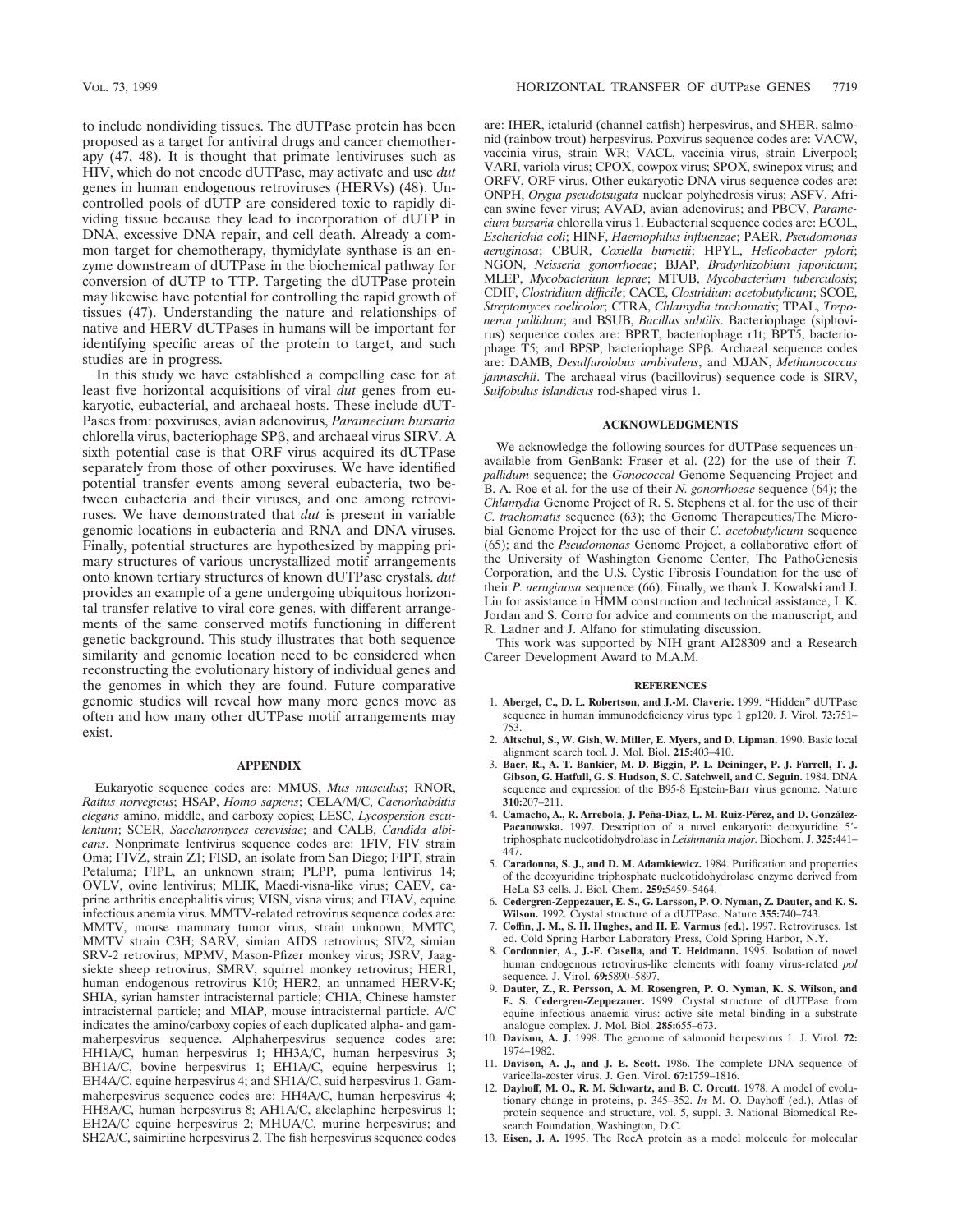systematic studies of bacteria: comparison of trees of RecAs and 16S rRNAs from the same species. J. Mol. Evol. **41:**1105–1123.

- 14. **El-Hajj, H. H., H. Zhang, and B. Weiss.** 1988. Lethality of a *dut* (deoxyuridine triphosphatase) mutation in *Escherichia coli*. J. Bacteriol. **170:**1069– 1075.
- 15. **Felsenstein, J.** 1989. PHYLIP—phylogeny inference package (version 3.2). Cladistics **5:**164–166.
- 16. **Feng, D. F., and R. F. Doolittle.** 1987. Progressive sequence alignment as a prerequisite to correct phylogenetic trees. J. Mol. Evol. **25:**351–360.
- 17. **Fitch, W. M., and J. S. Farris.** 1974. Evolutionary trees with minimum nucleotide replacements from amino acid sequences. J. Mol. Evol. **3:**263– 278.
- 18. **Fitch, W. M., and E. Margoliash.** 1967. Construction of phylogenetic trees. Science **155:**279–284.
- 19. **Fleming, S. B., D. J. Lyttle, J. T. Sullivan, A. A. Mercer, and A. J. Robinson.** 1995. Genomic analysis of a transposition-deletion variant of ORF virus reveals a 3.3 kbp region of non-essential DNA. J. Gen. Virol. **76:**2969–2978.
- 20. **Fraser, C. M., S. J. Norris, G. M. Weinstock, O. White, G. G. Sutton, R. Dodson, M. Gwinn, E. K. Hickey, R. Clayton, K. A. Ketchum, E. Sodergren, J. M. Hardham, M. P. McLeod, S. Salzberg, J. Peterson, H. Khalak, D. Richardson, J. K. Howell, M. Chidambaram, T. Utterback, L. McDonald, P. Artiach, C. Bowman, M. D. Cotton, C. Fujii, S. Garland, B. Hatch, K. Horst, L. Roberts, L. Watthey, W. Janice, H. O. Smith, and C. J. Venter.** 1998. Complete genome sequence of *Treponema pallidum*, the syphilis spirochete. Science **281:**375–388.
- 21. **Gadsen, M., E. McIntosh, J. Game, P. Wilson, and R. Haynes.** 1993. dUTP pyrophosphatase is an essential enzyme in *Saccharomyces cerevisiae*. EMBO J. **12:**4425–4431.
- 22. **Ghim, S.-Y., S.-K. Choi, B.-S. Shin, and S.-H. Park.** 1998. An 8 kb nucleotide sequence at the 3' flanking region of the sspC gene (184°) on the *Bacillus subtilis* 168 chromosome containing an intein and an intron. DNA Res. **5:**121–126.
- 23. **Hajjar, A. M., and M. L. Linial.** 1993. A model system for nonhomologous recombination between retroviral and cellular RNA. J. Virol. **67:**3845–3853.
- 24. **Hannenhalli, S., C. Chappey, E. V. Koonin, and P. A. Pevzner.** 1995. Genome sequence comparison and scenarios for gene rearrangements: a test case. Genomics **30:**299–311.
- 25. **Higgins, D., A. J. Bleasby, and R. Fuchs.** 1991. Clustal V: improved software for multiple sequence alignment. CABIOS **8:**189–191.
- 26. **Hill, F., D. Loakes, and D. M. Brown.** 1998. Polymerase recognition of synthetic oligodeoxyribonucleotides incorporating degenerate pyrimidine and purine bases. Proc. Natl. Acad. Sci. USA **95:**4258–4263.
- 27. **Hughey, R., and A. Krogh.** 1996. Hidden Markov models for sequence analysis: extension and analysis of the basic method. Comput. Appl. Biosci. **12:**95–107.
- 28. **Kaliman, A. V.** 1996. Identification of the bacteriophage T5 dUTPase by protein sequence comparisons. DNA Seq. **6:**347–350.
- 29. **Krogh, A., I. Brown, S. Mian, K. Sjolander, and D. Haussler.** 1994. Hidden Markov models in computational biology: applications to protein modeling. J. Mol. Biol. **235:**1501–1531.
- 30. **Kuzio, J., M. N. Pearson, S. H. Harwood, J. C. Funk, J. T. Evans, J. M. Slavicek, and G. F. Rohrmann.** 1999. Sequence and analysis of the genome of a baculovirus pathogenic for *Lymantria dispar.* Virology **253:**17–34.
- 30a.**Ladner, R.** Personal communication.
- 31. **Ladner, R. D., D. E. McNulty, S. A. Carr, G. D. Roberts, and S. J. Caradonna.** 1996. Characterization of distinct nuclear and mitochondrial forms of human deoxyuridine triphosphate nucleotidohydrolase. J. Biol. Chem. **271:** 7745–7751.
- 32. **Larsson, G., L. A. Svensson, and P. O. Nyman.** 1996. Crystal structure of the *Escherichia coli* dUTPase in complex with a substrate analogue (dUTP). Nat. Struct. Biol. **3:**532–538.
- 33. Lazarevic, V., B. Soldo, A. Düsterhöft, H. Hilbert, C. Mauël, and D. Kara**mata.** 1998. Introns and intein coding sequence in the ribonucleotide reductase genes of *Bacillus subtilis* temperate bacteriophage SPbeta. Proc. Natl. Acad. Sci. USA **95:**1692–1697.
- 34. **Li, Y., Z. Lu, L. Sun, S. Ropp, G. F. Kutish, D. L. Rock, and J. L. van Etten.** 1997. Analysis of 74 kb of DNA located at the right end of the 330-kb chlorella virus PBCV-1 genome. Virology **237:**360–377.
- 35. **Liang, X., M. Tang, B. Manns, L. A. Babiuk, and T. J. Zamb.** 1993. Identification and deletion mutagenesis of the bovine herpesvirus 1 dUTPase gene and a gene homologous to herpes simplex virus UL49.5'. Virology 195:42-50.
- 36. **Lichtenstein, D. L., K. E. Rushlow, R. F. Cook, M. L. Raabe, C. J. Swardson, G. J. Kociba, C. J. Issel, and R. C. Montelaro.** 1995. Replication in vitro and in vivo of an equine infectious anemia virus mutant deficient in dUTPase activity. J. Virol. **69:**2881–2888.
- 37. **Massung, R. F., V. Jayarama, and R. W. Moyer.** 1993. DNA sequence analysis of conserved and unique regions of swinepox virus: identification of genetic elements supporting phenotypic observations including a novel G protein-coupled receptor homologue. Virology **197:**511–528.
- 38. **McClure, M. A.** 1991. Evolution of retroposons by acquisition or deletion of retrovirus-like genes. Mol. Biol. Evol. **8:**835–856.
- 39. **McClure, M. A., J. Hudak, and J. M. Kowalski.** 1998. Low identity, low similarity protein sequences: independent modeling of the ordered-seriesof-motifs and motif-intervening-regions, p. 183–192. *In* S. Miyano and T. Takagi (ed.), Genome informatics 1998. Universal Academy Press, Inc., Tokyo, Japan.
- 40. **McClure, M. A., M. S. Johnson, and R. F. Doolittle.** 1987. Relocation of a protease-like gene segment between two retroviruses. Proc. Natl. Acad. Sci. USA **84:**2693–2697.
- 41. **McClure, M. A., M. S. Johnson, D.-F. Feng, and R. F. Doolittle.** 1988. Sequence comparisons of retroviral proteins: relative rates of change and general phylogeny. Proc. Natl. Acad. Sci. USA **85:**2469–2473.
- 42. **McClure, M. A., and J. Kowalski.** 1999. The effects of ordered-series-ofmotifs anchoring and subclass modeling on the generation of HMMs representing highly divergent protein sequences, p. 162–170. *In* R. B. Altman, A. K. Dunker, L. Hunter, T. E. Klein, and K. Lauderdale (ed.), Proceedings of the Pacific Symposium on Biocomputing, 1999. World Scientific, River Edge, N.J.
- 43. **McClure, M. A., and R. Raman.** 1995. Parameterization studies of hidden Markov models representing highly divergent protein sequences, p. 184–193. *In* L. Hunter and B. D. Shriver (ed.), Proceedings of the 28th Hawaii International Conference on System Sciences, vol. V. IEEE Computer Society Press, Washington, D.C.
- 44. **McGeoch, D. J.** 1990. Protein sequences, comparisons show that the 'pseudoproteases' encoded by poxviruses and certain retroviruses belong to the deoxyuridine triphosphatase family. Nucleic Acids Res. **18:**4105–4110.
- 45. **McGeoch, D. J., M. A. Dalrymple, A. J. Davison, A. Dolan, M. C. Frame, D. McNab, L. J. Perry, J. E. Scott, and P. Taylor.** 1988. The complete DNA sequence of the long unique region in the genome of herpes simplex virus type 1. J. Gen. Virol. **69:**1531–1574.
- 46. **McIntosh, E. M., D. D. Ager, M. H. Gadsden, and R. H. Haynes.** 1992. Human dUTP pyrophosphatase: cDNA sequence and potential biological importance of the enzyme. Proc. Natl. Acad. Sci. USA **89:**8020–8024.
- 47. **McIntosh, E. M., and R. H. Haynes.** 1997. dUTP pyrophosphatase as a potential target for chemotherapeutic drug development. Acta Biochim. Pol. **44:**159–171.
- 48. **McIntosh, E. M., and R. H. Haynes.** 1996. HIV and human endogenous retroviruses: an hypothesis with therapeutic implications. Acta Biochim. Pol. **43:**583–592.
- 49. **Mercer, A. A., K. M. Fraser, P. A. Stockwell, and A. J. Robinson.** 1989. A homologue of retroviral pseudoproteases in the paraoxvirus, ORF virus. Virology **172:**665–668.
- 50. **Mol, C. D., J. M. Harris, E. M. McIntosh, and J. A. Tainer.** 1996. Human dUTP pyrophosphatase: uracil recognition by a beta hairpin and active sites formed by three separate subunits. Structure **4:**1077–1092.
- 51. **Needleman, S. B., and C. D. Wunsch.** 1970. A general method applicable to the search for similarities in the amino acid sequence of two proteins. J. Mol. Biol. **48:**443–453.
- 52. **Petursson, G., P. Turelli, M. Sigridur, G. Georgsson, O. S. Andresson, S. Torsteinsdottir, R. Vigne, V. Andresdottir, E. Gunnarsson, G. Agnarsdottir, and G. Querat.** 1998. Visna virus dUTPase is dispensable for neuropathogenicity. J. Virol. **72:**1657–1661.
- 53. **Phillips, T. R., O. Prospero-Garcia, D. W. Wheeler, P. C. Wagaman, D. L. Lerner, H. S. Fox, L. R. Whalen, F. E. Bloom, J. H. Elder, and S. J. Henriksen.** 1996. Neurologic dysfunctions caused by a molecular clone of feline immunodeficiency virus, FIV-PPR. J. Neurovirol. **2:**388–396.
- 54. **Prangisvili, D., H.-P. Klenk, G. Jakobs, A. Schmiechen, C. Hanselmann, I. Holz, and W. Zillig.** 1998. Biochemical and phylogenetic characterization of the dUTPase from the archaeal virus SIRV. J. Biol. Chem. **273:**6024–6029.
- 55. **Prasad, S. G., E. A. Stura, D. E. McRee, G. S. Laco, C. Hasselkus-Light, J. H. Elder, and C. D. Stout.** 1996. Crystal structure of dUTP pyrophosphatase from feline immunodeficiency virus. Protein Sci. **5:**2429–2437.
- 56. **Pyles, R. B., N. M. Sawtell, and R. L. Thompson.** 1992. Herpes simplex virus type 1 dUTPase mutants are attenuated for neurovirulence, neuroinvasiveness, and reactivation from latency. J. Virol. **66:**6706–6713.
- 57. **Ross, J., M. Williams, and J. I. Cohen.** 1997. Disruption of the varicellazoster virus dUTPase and the adjacent ORF9A gene results in impaired growth and reduced syncytia formation *in vitro*. Virology **234:**186–195.
- 58. **Senkevich, T. G., E. V. Koonin, J. J. Bugert, G. Darai, and B. Moss.** 1997. The genome of *Molluscum contagiosum* virus: analysis and comparison with other poxviruses. Virology **233:**19–42.
- 59. **Shao, H., M. D. Robek, D. S. Threadgill, L. S. Mankowski, C. E. Cameron, F. J. Fuller, and S. L. Payne.** 1997. Characterization and mutational studies of equine infectious anemia virus dUTPase. Biochem. Biophys. Acta **1339:** 181–191.
- 60. **Slabaugh, M. B., and N. A. Roseman.** 1989. Retroviral protease-like gene in the vaccinia virus genome. Proc. Natl. Acad. Sci. USA **86:**4152–4155.
- 61. **Stephens, R. S., S. Kalman, C. Lammel, J. Fan, R. Marathe, L. Aravind, W. Mitchell, L. Olinger, R. L. Tatusov, Q. Zhao, E. V. Koonin, and R. W. Davis.** 1998. Genome sequence of a obligate intracellular pathogen of humans: *Chlamydia trachomatis*. Science **282:**754–759.
- 62. **Tamames, J., G. Casari, C. Ouzounis, and A. Valencie.** 1997. Conserved